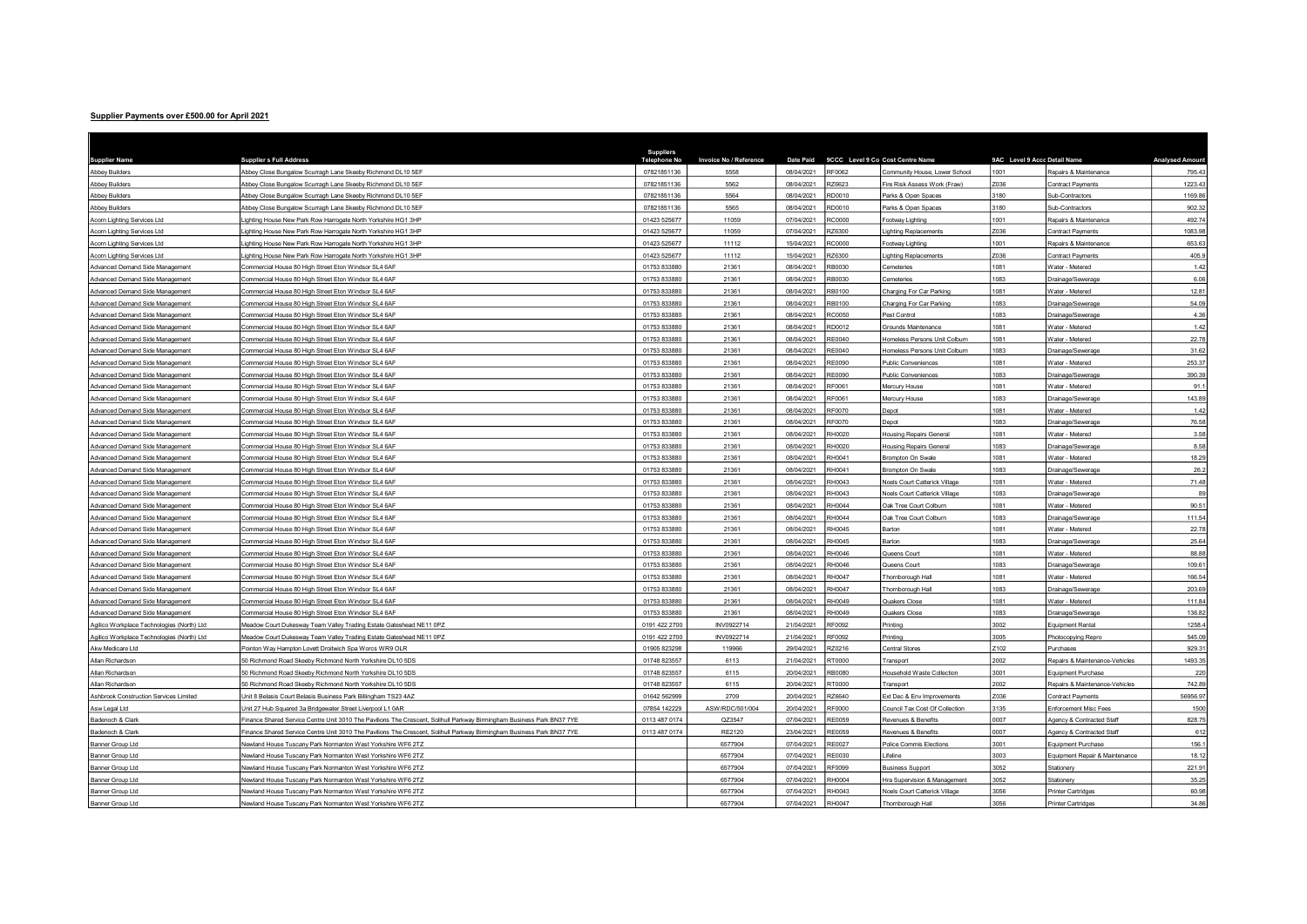| <b>Supplier Name</b>                          | <b>Supplier s Full Address</b>                                                                                            | <b>Suppliers</b><br><b>Telephone No</b> | Invoice No / Reference | Date Paid  |               | 9CCC Level 9 Co Cost Centre Name    | 9AC Level 9 Accc Detail Name |                                | <b>Analysed Amour</b> |
|-----------------------------------------------|---------------------------------------------------------------------------------------------------------------------------|-----------------------------------------|------------------------|------------|---------------|-------------------------------------|------------------------------|--------------------------------|-----------------------|
| Banner Group Ltd                              | lewland House Tuscany Park Normanton West Yorkshire WF6 2TZ                                                               |                                         | 6577904                | 07/04/2021 | <b>RH0049</b> | <b>Quakers Close</b>                | 3056                         | Printer Cartridges             | 44.98                 |
| Bh Planning And Design                        | Hood Street Newcastle Upon Tyne NE1 6JQ                                                                                   | 0191 232 8080                           | BHPD00223              | 23/04/2021 | RB0021        | Conservation                        | 3177                         | Private Contractors - Contract | 4050                  |
| Catterick Richmond & Colburn Community Librar | 0a Queens Road Richmond North Yorshire DL10 4AE                                                                           |                                         | INV-0073               | 07/04/2021 | RF0109        | Customer Services                   | 1061                         | Rents (Expenditure)            | 1250                  |
| Certas Energy Uk Ltd T/A Carlton Fuels        | 302 Bridgewater Place Brichwood Park Warrington Cheshire WA3 6XG                                                          |                                         | 5229631                | 20/04/2021 | <b>RB0080</b> | Household Waste Collection          | 3001                         | Equipment Purchase             | 780                   |
| Certas Energy Uk Ltd T/A Carlton Fuels        | 02 Bridgewater Place Brichwood Park Warrington Cheshire WA3 6XG                                                           |                                         | 5521774                | 07/04/2021 | RT0000        | Transport                           | 2011                         | Fuel                           | 5850.98               |
| Certas Energy Uk Ltd T/A Carlton Fuels        | 302 Bridgewater Place Brichwood Park Warrington Cheshire WA3 6XG                                                          |                                         | 5559239                | 20/04/2021 | RH0049        | Quakers Close                       | 1053                         | Oil                            | 1515.9                |
| Certas Energy Uk Ltd T/A Carlton Fuels        | 302 Bridgewater Place Brichwood Park Warrington Cheshire WA3 6XG                                                          |                                         | 5622458                | 27/04/2021 | RZ0218        | Ops Richmondshire Diesel            | Z102                         | Purchases                      | 5807.17               |
| Chartered Institute Of Environmental Health   | hadwick Court 15 Hatfields London SE1 8DJ                                                                                 | 020 7827 5800                           | <b>ENET02432</b>       | 07/04/2021 | RB0059        | Environmental Health Section        | 3561                         | Subscriptions                  | 515                   |
| Citizens Advice Mid-North Yorkshire           | 23 Newbiggin Richmond North Yorkshire DL10 4DX                                                                            | 01748 823862                            | R002/2021-22           | 29/04/2021 | RA0040        | Funding                             | 3538                         | Citizen'S Advice Bureau        | 35480                 |
| Civica Uk Ltd                                 | Castlegate House Castlegate Drive Dudley West Midlands DY1 4TD                                                            | 01384 453400                            | M/HB086248             | 27/04/2021 | RE0012        | Housing Enabling                    | 3396                         | Direct Computer Costs          | 8494.53               |
| Craemer Uk Ltd                                | Craemer House Hortonwood 1 Telford Shropshire TF1 7GN                                                                     |                                         | 3034842                | 08/04/2021 | 2Z6201        | <b>Naste Management</b>             | Z036                         | Contract Payments              | 4606                  |
| Daisy Corporate Services Trading Ltd          | indred House Lindred Road Business Park Nelson Lancashire BB9 5SR                                                         |                                         | 10749229               | 20/04/2021 | RB0059        | Environmental Health Section        | 3305                         | Telephones - Fax Machine       | 23.5                  |
| Daisy Corporate Services Trading Ltd          | indred House Lindred Road Business Park Nelson Lancashire BB9 5SR                                                         |                                         | 10749229               | 20/04/2021 | RB0089        | Vaste & Street Scene Section        | 3302                         | Telephones - Office            | 32.2                  |
| Daisy Corporate Services Trading Ltd          | indred House Lindred Road Business Park Nelson Lancashire BB9 5SR                                                         |                                         | 10749229               | 20/04/2021 | RD0010        | Parks & Open Spaces                 | 3312                         | <b>Emergency Telephones</b>    | 36.36                 |
| Daisy Corporate Services Trading Ltd          | indred House Lindred Road Business Park Nelson Lancashire BB9 5SR                                                         |                                         | 10749229               | 20/04/2021 | RE0030        | <i>ifeline</i>                      | 3302                         | Telephones - Office            | 165.22                |
| Daisy Corporate Services Trading Ltd          | indred House Lindred Road Business Park Nelson Lancashire BB9 5SR                                                         |                                         | 10749229               | 20/04/2021 | RF0030        | ifeline                             | 3303                         | Telephones - Private           | 31.05                 |
| Daisy Corporate Services Trading Ltd          | indred House Lindred Road Business Park Nelson Lancashire BB9 5SR                                                         |                                         | 10749229               | 20/04/2021 | <b>RE0040</b> | Iomeless Persons Unit Colburn       | 3302                         | Telephones - Office            | 36.11                 |
| Daisy Corporate Services Trading Ltd          | indred House Lindred Road Business Park Nelson Lancashire BB9 5SR                                                         |                                         | 10749229               | 20/04/2021 | RF0061        | Mercury House                       | 3302                         | Telephones - Office            | 43.92                 |
| Daisy Corporate Services Trading Ltd          | indred House Lindred Road Business Park Nelson Lancashire BB9 5SR                                                         |                                         | 10749229               | 20/04/2021 | <b>RE0070</b> | epot                                | 3308                         | Telephones - Security Alarm    | 29.28                 |
| Daisy Corporate Services Trading Ltd          | indred House Lindred Road Business Park Nelson Lancashire BB9 5SR                                                         |                                         | 10749229               | 20/04/2021 | <b>RH0004</b> | Hra Supervision & Management        | 3304                         | Telephones - Coin Box          | 14.64                 |
| Daisy Corporate Services Trading Ltd          | indred House Lindred Road Business Park Nelson Lancashire BB9 5SR                                                         |                                         | 10749229               | 20/04/2021 | RH0041        | <b>Brompton On Swale</b>            | 3302                         | Telephones - Office            | 17.32                 |
| Daisy Corporate Services Trading Ltd          | indred House Lindred Road Business Park Nelson Lancashire BB9 5SR                                                         |                                         | 10749229               | 20/04/2021 | RH0044        | Dak Tree Court Colburn              | 3302                         | Telephones - Office            | 29.28                 |
| Daisy Corporate Services Trading Ltd          | indred House Lindred Road Business Park Nelson Lancashire BB9 5SR                                                         |                                         | 10749229               | 20/04/2021 | RH0046        | Queens Court                        | 3302                         | Telephones - Office            | 14.64                 |
| Daisy Corporate Services Trading Ltd          | indred House Lindred Road Business Park Nelson Lancashire BB9 5SR                                                         |                                         | 10749229               | 20/04/2021 | RH0046        | Queens Court                        | 3303                         | Telephones - Private           | 14.64                 |
| Daisy Corporate Services Trading Ltd          | indred House Lindred Road Business Park Nelson Lancashire BB9 5SR                                                         |                                         | 10749229               | 20/04/2021 | RH0047        | Thomborough Hall                    | 3302                         | Telephones - Office            | 31.54                 |
| Daisy Corporate Services Trading Ltd          | indred House Lindred Road Business Park Nelson Lancashire BB9 5SR                                                         |                                         | 10749229               | 20/04/2021 | RH0049        | Quakers Close                       | 3302                         | Telephones - Office            | 38.79                 |
| Darlington Borough Council                    | XO Xentrall Shared Services Po Box 877 Income Team (Ian Craig) Bayheath House TS19 1JA                                    | 01642 528385                            | 3922235                | 29/04/2021 | RB0020        | Planning Policy                     | 3125                         | Medical Fees                   | 360                   |
| Darlington Borough Council                    | C/O Xentrall Shared Services Po Box 877 Income Team ( lan Craig) Bayheath House TS19 1JA                                  | 01642 528385                            | 3922235                | 29/04/2021 | <b>RB0059</b> | <b>Environmental Health Section</b> | 3125                         | Medical Fees                   | 420                   |
| Darlington Borough Council                    | XO Xentrall Shared Services Po Box 877 Income Team (Ian Craig) Bayheath House TS19 1JA                                    | 01642 528385                            | 3922235                | 29/04/2021 | RF0041        | Iomelessness Prevention             | 3125                         | Medical Fees                   | 1020                  |
| Darlington Borough Council                    | C/O Xentrall Shared Services Po Box 877 Income Team ( Ian Craig) Bayheath House TS19 1JA                                  | 01642 528385                            | 3922235                | 29/04/2021 | RF0109        | Customer Services                   | 3125                         | Medical Fees                   | 600                   |
| Darlington Borough Council                    | C/O Xentrall Shared Services Po Box 877 Income Team ( Ian Craig) Bayheath House TS19 1JA                                  | 01642 528385                            | 3922235                | 29/04/2021 | RH0029        | Maintenance & Improvement           | 3125                         | Medical Fees                   | 120                   |
| Dola                                          | Royal Bank Of Scotland (Part Of Nat West) London Corporate Services, Government Banking 2nd Floor, 280 Bishopsgate London |                                         | RDC-100104QQ4          | 13/04/2021 | RZ7301        | Pooling Receipts                    | Z <sub>107</sub>             | Payments                       | 41414.9               |
| Dennis Eagle Ltd                              | eathcote Way Heathcote Industrial Estate Warwick CV34 6TE                                                                 | 01926 458500                            | 383390                 | 23/04/2021 | RT0000        | Transport                           | 2002                         | Repairs & Maintenance-Vehicles | 1243.5                |
| Dennis Eagle Ltd                              | leathcote Way Heathcote Industrial Estate Warwick CV34 6TE                                                                | 01926 458500                            | 390271                 | 23/04/2021 | RT0000        | Transport                           | 2002                         | Repairs & Maintenance-Vehicles | 2243.61               |
| Dennis Eagle Ltd                              | Heathcote Way Heathcote Industrial Estate Warwick CV34 6TE                                                                | 01926 458500                            | 395789                 | 23/04/2021 | RT0000        | Transport                           | 2002                         | Repairs & Maintenance-Vehicles | 1253.78               |
| Diamond Commercial Cleaning                   | Office 7 Technology Court Newton Avcliffe DL5 6DQ                                                                         | 01325 301000                            | 7923                   | 08/04/2021 | RH0046        | <b>Queens Court</b>                 | 3180                         | Sub-Contractors                | 424                   |
| Diamond Commercial Cleaning                   | Office 7 Technology Court Newton Aycliffe DL5 6DQ                                                                         | 01325 301000                            | 7923                   | 08/04/2021 | RH0049        | Quakers Close                       | 3180                         | Sub-Contractors                | 424                   |
| <b>District Councils' Network</b>             | ocal Government House Smith Square London SW1P 3HZ                                                                        |                                         | DCN/DI/2122/117        | 27/04/2021 | <b>RE0087</b> | Senior Management Team              | 3561                         | Subscriptions                  | 798                   |
| Dowse Of Richmond Ltd                         | 32 Quaker Lane Richmond North Yorkshire DL10 4BB                                                                          |                                         | 31185                  | 15/04/2021 | RE0020        | District Elections                  | 1061                         | Rents (Expenditure)            | 1080                  |
| S Croudace Property Maintenance               | 7 Prospect Terrace New Kyo Stanley Co Durham DH9 7TR                                                                      | 01207 282484                            | 1095                   | 07/04/2021 | RH0020        | lousing Repairs General             | 3179                         | External Contractors           | 1084                  |
| D S Croudace Property Maintenance             | 17 Prospect Terrace New Kyo Stanley Co Durham DH9 7TR                                                                     | 01207 282484                            | 1099                   | 23/04/2021 | RH0020        | <b>Housing Repairs General</b>      | 3179                         | <b>External Contractors</b>    | 3250                  |
| <b>Dulux Decorator Centres</b>                | Manchester Road Altrincham Cheshire WA14 5PG                                                                              | 01619 683 030                           | SI16308989             | 13/04/2021 | RH0021        | Repairs Compensation                | 1023                         | Decoration Allowance           | 867.92                |
| Durham County Council                         | Revenues And Benefits Po Box 238 Stanley County Durham DH8 1FP                                                            |                                         | 301292090              | 15/04/2021 | RB0020        | <b>Planning Policy</b>              | 3124                         | Consultancy Fees               | 10000                 |
| E A Foulds Ltd                                | Suite 1-4 Holker Business Centre Burnley Road Colne BB8 8EG                                                               | 01282 861500                            | 80034                  | 20/04/2021 | RH0044        | Jak Tree Court Colburn              | 1004                         | ift Maintenance                | 754.2                 |
| Eastern Shires Purchasing Organisation        | Barnsdale Way Grove Park Enderby Leicester LE19 1ES                                                                       | 0116 265 7884                           | G1163749               | 08/04/2021 | RB0030        | Cemeteries                          | 1051                         | Gas                            | 93.08                 |
| Eastern Shires Purchasing Organisation        | Barnsdale Way Grove Park Enderby Leicester LE19 1ES                                                                       | 0116 265 7884                           | G1163749               | 08/04/2021 | <b>RE0040</b> | Homeless Persons Unit Colburn       | 1051                         | Gas                            | 64.47                 |
| Eastern Shires Purchasing Organisation        | arnsdale Way Grove Park Enderby Leicester LE19 1ES                                                                        | 0116 265 7884                           | G1163749               | 08/04/2021 | RF0061        | Mercury House                       | 1051                         | Gas                            | 830.56                |
| Eastern Shires Purchasing Organisation        | Barnsdale Way Grove Park Enderby Leicester LE19 1ES                                                                       | 0116 265 7884                           | G1163749               | 08/04/2021 | RF0070        | epot                                | 1051                         | Gas                            | 610.59                |
| Eastern Shires Purchasing Organisation        | Barnsdale Way Grove Park Enderby Leicester LE19 1ES                                                                       | 0116 265 7884                           | G1163749               | 08/04/2021 | RH0040        | Welfare General                     | 1051                         | Gas                            | 179.24                |
| Eastern Shires Purchasing Organisation        | arnsdale Way Grove Park Enderby Leicester LE19 1ES                                                                        | 0116 265 7884                           | G1163749               | 08/04/2021 | RH0041        | <b>Irompton On Swale</b>            | 1051                         | Gas                            | 85.6                  |
| Eastern Shires Purchasing Organisation        | Barnsdale Way Grove Park Enderby Leicester LE19 1ES                                                                       | 0116 265 7884                           | G1163749               | 08/04/2021 | RH0043        | Noels Court Catterick Village       | 1051                         | Gas                            | 628.32                |
| Eastern Shires Purchasing Organisation        | Barnsdale Way Grove Park Enderby Leicester LE19 1ES                                                                       | 0116 265 7884                           | G1163749               | 08/04/2021 | RH0044        | Dak Tree Court Colburr              | 1051                         | Gas                            | 942.47                |
| Eastern Shires Purchasing Organisation        | Barnsdale Way Grove Park Enderby Leicester LE19 1ES                                                                       | 0116 265 7884                           | G1163749               | 08/04/2021 | <b>RH0046</b> | Queens Court                        | 1051                         | Gas                            | 1002.12               |
| Eastern Shires Purchasing Organisation        | Barnsdale Way Grove Park Enderby Leicester LE19 1ES                                                                       | 0116 265 7884                           | G1163749               | 08/04/2021 | RH0047        | Thornborough Hall                   | 1051                         |                                | 756.81                |
| East Hampshire District Council               | Penns Place Petersfield Hampshire GU31 4EX                                                                                | 02392446122                             | 2000170619             | 07/04/2021 | RB0020        | <b>Planning Policy</b>              | 3121                         | Specialist Fees                | 87430                 |
| Esri (Uk) Ltd                                 | Millenium House 65 Walton Street Aylesbury Bucks HP21 7QG                                                                 | 01296 745500                            | <b>UK-SIN025384</b>    | 23/04/2021 | RF0169        | <b>Technology Services</b>          | 3368                         | Software Maint                 | 19316                 |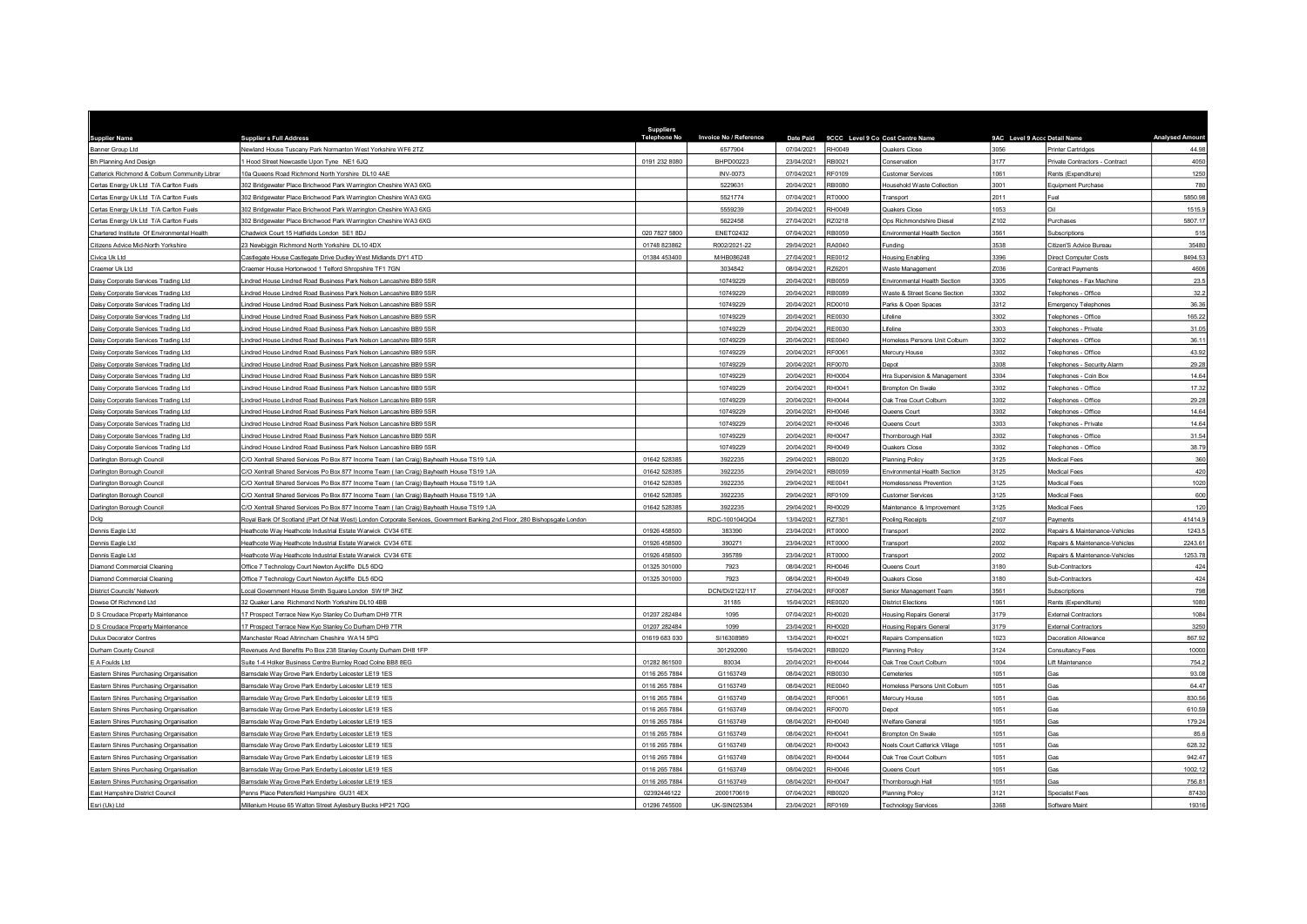| <b>iupplier Name</b>                     | <b>Supplier s Full Address</b>                                                                                                   | <b>Suppliers</b><br><b>Telephone No</b> | Invoice No / Reference   | Date Paid                |                  | 9CCC Level 9 Co Cost Centre Name                        | 9AC Level 9 Accc Detail Name |                                                | <b>Analysed Amour</b> |
|------------------------------------------|----------------------------------------------------------------------------------------------------------------------------------|-----------------------------------------|--------------------------|--------------------------|------------------|---------------------------------------------------------|------------------------------|------------------------------------------------|-----------------------|
| F B Building Contractors Ltd             | B House Northgate Guisborough Redcar & Cleveland TS14 6JU                                                                        | 01287 652240                            | 1000035                  | 23/04/2021               | RZ6603           | Adaptations                                             | Z036                         | <b>Contract Payments</b>                       | 4408                  |
| F B Building Contractors Ltd             | B House Northgate Guisborough Redcar & Cleveland TS14 6JU                                                                        | 01287 652240                            | 100133                   | 20/04/2021               | RZ6701           | isabled Facilities Grants                               | Z450                         | Capital Grants                                 | 4635                  |
| Full Stop Fitness                        | Nyan Rutherford 7 Birch Close Scotton Catterick Garrison DL9 3RG                                                                 | 07964372625                             | FSF0028                  | 08/04/2021               | RD0000           | <b>Cultural Services</b>                                | 3124                         | Consultancy Fees                               | 1588.6                |
| <b>G2 Recruitment Solutions</b>          | Ind Floor Holborn Hall 100 Grays Inn Road London WC1X 8AL                                                                        | 01179689000                             | 80904                    | 07/04/2021               | RE0041           | Iomelessness Prevention                                 | 0007                         | Agency & Contracted Staff                      | 1385.5                |
| <b>G2 Recruitment Solution</b>           | nd Floor Holborn Hall 100 Grays Inn Road London WC1X 8A                                                                          | 01179689000                             | 80905                    | 07/04/2021               | RE0041           | <b>Iomelessness Preventior</b>                          | 0007                         | Agency & Contracted Staf                       | 1410.75               |
| <b>G2 Recruitment Solutions</b>          | Ind Floor Holborn Hall 100 Grays Inn Road London WC1X 8AL                                                                        | 01179689000                             | 80906                    | 07/04/2021               | RE0041           | Iomelessness Prevention                                 | 0007                         | Agency & Contracted Staff                      | 1177.2                |
| <b>G2 Recruitment Solutions</b>          | nd Floor Holborn Hall 100 Grays Inn Road London WC1X 8AL                                                                         | 01179689000                             | 81204                    | 09/04/2021               | RF0041           | <b>Homelessness Prevention</b>                          | 0007                         | Agency & Contracted Staff                      | 1147.5                |
| <b>G2 Recruitment Solutions</b>          | 2nd Floor Holborn Hall 100 Grays Inn Road London WC1X 8AL                                                                        | 01179689000                             | 81205                    | 09/04/2021               | RE0041           | Homelessness Prevention                                 | 0007                         | Agency & Contracted Staff                      | 1163.25               |
| <b>G2 Recruitment Solutions</b>          | Ind Floor Holborn Hall 100 Grays Inn Road London WC1X 8AL                                                                        | 01179689000                             | 81206                    | 09/04/2021               | RE0041           | <b>Homelessness Prevention</b>                          | 0007                         | Agency & Contracted Staff                      | 994.8                 |
| <b>G2 Recruitment Solutions</b>          | Ind Floor Holborn Hall 100 Grays Inn Road London WC1X 8AL                                                                        | 01179689000                             | 81501                    | 21/04/2021               | RE0041           | Homelessness Prevention                                 | 0007                         | Agency & Contracted Staff                      | 1156                  |
| <b>G2 Recruitment Solutions</b>          | nd Floor Holborn Hall 100 Grays Inn Road London WC1X 8AL                                                                         | 01179689000                             | 81502                    | 21/04/2021               | RE0041           | Homelessness Prevention                                 | 0007                         | Agency & Contracted Staff                      | 1179.75               |
| <b>G2 Recruitment Solutions</b>          | Ind Floor Holborn Hall 100 Grays Inn Road London WC1X 8AL                                                                        | 01179689000                             | 81503                    | 21/04/2021               | RE0041           | Homelessness Prevention                                 | 0007                         | Agency & Contracted Staff                      | 1005.3                |
| <b>G2 Recruitment Solutions</b>          | nd Floor Holborn Hall 100 Grays Inn Road London WC1X 8AL                                                                         | 01179689000                             | 81784                    | 27/04/2021               | RE0041           | Iomelessness Prevention                                 | 0007                         | Agency & Contracted Staff                      | 1385.5                |
| <b>G2 Recruitment Solutions</b>          | nd Floor Holborn Hall 100 Grays Inn Road London WC1X 8AL                                                                         | 01179689000                             | 81785                    | 27/04/2021               | RE0041           | Iomelessness Prevention                                 | 0007                         | Agency & Contracted Staff                      | 1410.75               |
| <b>G2 Recruitment Solutions</b>          | Ind Floor Holborn Hall 100 Grays Inn Road London WC1X 8AL                                                                        | 01179689000                             | 81786                    | 27/04/2021               | RE0041           | <b>Iomelessness Prevention</b>                          | 0007                         | Agency & Contracted Staff                      | 1227.6                |
| Granicus                                 | 08 St Peter Street Suite 600 Saint Paul Mn55102 USA                                                                              | 0207 993 5595                           | 138874                   | 21/04/2021               | RF0169           | Technology Services                                     | 3393                         | Web                                            | 909                   |
| Hartforth Homes Limited                  | Parkhill Studios Walton Road Wetherby West Yorkshire LS22 5DZ                                                                    | 07794357668                             | HH-SI-0032               | 27/04/2021               | RB0020           | <b>Planning Policy</b>                                  | 3532                         | Grants                                         | 150000                |
| Hays Specialist Recruitment Ltd          | lays House 40-44 Commbe Road New Malden Surrey KT3 4QF                                                                           |                                         | 1011224920               | 07/04/2021               | RF0113           | Finance Section                                         | 0007                         | Agency & Contracted Staff                      | 801.16                |
| Hays Specialist Recruitment Ltd          | Hays House 40-44 Commbe Road New Malden Surrey KT3 4QF                                                                           |                                         | 1011241404               | 20/04/2021               | RF0113           | inance Section                                          | 0007                         | Agency & Contracted Staf                       | 618.03                |
| Hays Specialist Recruitment Ltd          | Havs House 40-44 Commbe Road New Malden Surrey KT3 4OF                                                                           |                                         | 1011258098               | 27/04/2021               | RF0113           | Finance Section                                         | 0007                         | Agency & Contracted Staff                      | 629.48                |
| Hays Specialist Recruitment Ltd          | Hays House 40-44 Commbe Road New Malden Surrey KT3 4QF                                                                           |                                         | 1011269850               | 23/04/2021               | RF0113           | Finance Section                                         | 0007                         | Agency & Contracted Staff                      | 801.15                |
| I Clarke & Sons                          | Moxon Court Northallerton Business Park Thurston Road Northallerton DL6 2NG                                                      | 01609 772001                            | 56486                    | 21/04/2021               | RH0043           | <b>Noels Court Catterick Village</b>                    | 3001                         | Equipment Purchase                             | 1193.86               |
| I Clarke & Sons                          | Moxon Court Northallerton Business Park Thurston Road Northallerton DL6 2NG                                                      | 01609 772001                            | 56551                    | 21/04/2021               | RH0020           | Housing Repairs General                                 | 3179                         | <b>External Contractors</b>                    | 2141.05               |
| <b>Clarke &amp; Sons</b>                 | Moxon Court Northallerton Business Park Thurston Road Northallerton DL6 2NG                                                      | 01609 772001                            | 56551                    | 21/04/2021               | RH0046           | Queens Court                                            | 1001                         | Repairs & Maintenance                          | 208.44                |
| lerongrange Group Ltd                    | Granary Wharf Business Park Wetmore Road Burton On Trent Staffordshire DE14 1DU                                                  | 01283 616123                            | 11143                    | 07/04/2021               | RF0040           | Iomeless Persons Unit Colbum                            | 3122                         | Professional Fees General                      | 514.5                 |
| Herongrange Group Ltd                    | Granary Wharf Business Park Wetmore Road Burton On Trent Staffordshire DE14 1DU                                                  | 01283 616123                            | 11231                    | 09/04/2021               | RE0040           | Iomeless Persons Unit Colburn                           | 3122                         | Professional Fees General                      | 640.87                |
| Herongrange Group Ltd                    | Granary Wharf Business Park Wetmore Road Burton On Trent Staffordshire DE14 1DU                                                  | 01283 616123                            | 11298                    | 15/04/2021               | <b>RE0040</b>    | Homeless Persons Unit Colburn                           | 3122                         | Professional Fees General                      | 557.14                |
| Herongrange Group Ltd                    | Granary Wharf Business Park Wetmore Road Burton On Trent Staffordshire DE14 1DU                                                  | 01283 616123                            | 11360                    | 23/04/2021               | RE0040           | Homeless Persons Unit Colburn                           | 3122                         | Professional Fees General                      | 525.84                |
| Herongrange Group Ltd                    | Granary Wharf Business Park Wetmore Road Burton On Trent Staffordshire DE14 1DU                                                  | 01283 616123                            | 11455                    | 29/04/2021               | RF0040           | Homeless Persons Unit Colburn                           | 3122                         | Professional Fees General                      | 525.84                |
| <b>Housing Partners Limited</b>          | 2nd Floor, Teme House Whittington Hall Whittington Worcester WR5 2RY                                                             | 01905 361500                            | 20712                    | 13/04/2021               | RH0004           | Hra Supervision & Management                            | 3380                         | Annual Software Licence                        | 2982                  |
| Howdens Joinery Ltd                      | Init 6 Foss Way Walkerville Industrial Estate Catterick Garrison North Yorkshire DL9 4SA                                         | 01748 876979                            | C79/0092257              | 23/04/2021               | RZ0216           | <b>Central Stores</b>                                   | Z <sub>102</sub>             | Purchases                                      | 1254.19               |
| HsI Compliance Ltd                       | Iton House Alton Business Park Alton Road Ross On Wye HR9 5BP                                                                    | 0845 604 6729                           | 0000079344               | 08/04/2021               | B0030            | <b>Cemeteries</b>                                       | 1001                         | Repairs & Maintenance                          | 27.89                 |
| Hsl Compliance Ltd                       | Alton House Alton Business Park Alton Road Ross On Wye HR9 5BP                                                                   | 0845 604 6729                           | 0000079344               | 08/04/2021               | <b>RF0040</b>    | Homeless Persons Unit Colburn                           | 1001                         | Repairs & Maintenance                          | 62.78                 |
| <b>HsI Compliance Ltd</b>                | ilton House Alton Business Park Alton Road Ross On Wye HR9 5BP                                                                   | 0845 604 6729                           | 0000079344               | 08/04/2021               | RE0090           | Public Conveniences                                     | 1001                         | Repairs & Maintenance                          | 365.17                |
| Hsl Compliance Ltd                       | Alton House Alton Business Park Alton Road Ross On Wye HR9 5BP                                                                   | 0845 604 6729                           | 0000079344               | 08/04/2021               | RF0061           | Mercury House                                           | 1001                         | Repairs & Maintenance                          | 34.89                 |
| Hsl Compliance Ltd                       | Iton House Alton Business Park Alton Road Ross On Wye HR9 5BP                                                                    | 0845 604 6729                           | 0000079344               | 08/04/2021               | RF0070           | epot                                                    | 1001<br>1001                 | Repairs & Maintenance                          | 89.07<br>27.89        |
| Hsl Compliance Ltd                       | Alton House Alton Business Park Alton Road Ross On Wye HR9 5BP                                                                   | 0845 604 6729                           | 0000079344               | 08/04/2021               | RH0041           | Brompton On Swale                                       | 1001                         | Repairs & Maintenance                          |                       |
| Hsl Compliance Ltd<br>Hsl Compliance Ltd | Alton House Alton Business Park Alton Road Ross On Wye HR9 5BP<br>Alton House Alton Business Park Alton Road Ross On Wye HR9 5BP | 0845 604 6729<br>0845 604 6729          | 0000079344<br>0000079344 | 08/04/2021<br>08/04/2021 | RH0043<br>RH0044 | Noels Court Catterick Village<br>Oak Tree Court Colburn | 1001                         | Repairs & Maintenance<br>Repairs & Maintenance | 34.89<br>34.89        |
|                                          | Iton House Alton Business Park Alton Road Ross On Wye HR9 5BP                                                                    | 0845 604 6729                           | 0000079344               | 08/04/2021               | RH0045           |                                                         | 1001                         |                                                | 27.89                 |
| HsI Compliance Ltd<br>HsI Compliance Ltd | Alton House Alton Business Park Alton Road Ross On Wye HR9 5BP                                                                   | 0845 604 6729                           | 0000079344               | 08/04/2021               | RH0046           | arton<br>Queens Court                                   | 1001                         | Repairs & Maintenance<br>Repairs & Maintenance | 24.89                 |
|                                          | Alton House Alton Business Park Alton Road Ross On Wye HR9 5BP                                                                   | 0845 604 6729                           | 0000079344               | 08/04/2021               | RH0047           |                                                         | 1001                         | Repairs & Maintenance                          | 34.89                 |
| Hsl Compliance Ltd                       | Alton House Alton Business Park Alton Road Ross On Wye HR9 5BP                                                                   | 0845 604 6729                           | 0000079344               | 08/04/2021               | RH0049           | Thornborough Hall<br>Quakers Close                      | 1001                         | Repairs & Maintenance                          | 24.89                 |
| Hsl Compliance Ltd<br>Hudson House Ltd   | nvil Square Reeth Richmond N Yorks DL11 6TB                                                                                      | 01748 880013                            | HH6151                   | 09/04/2021               | RF0109           | Customer Services                                       | 1061                         | Rents (Expenditure)                            | 1909.46               |
| Hudspeth Flooring                        | Jnit 2 Brompton Business Park Station Road Brompton On Swale Richmond DL10 7SN                                                   | 01748 835111                            | V021719                  | 15/04/2021               | RH0020           | lousing Repairs General                                 | 3179                         | <b>External Contractors</b>                    | 2170.53               |
| Id Partnership Northern                  | St Jude'S Barker Street Newcastle Upon Tyne NE2 1AS                                                                              | 0192 2614442                            | 8421                     | 07/04/2021               | RB0020           | <b>Planning Policy</b>                                  | 3121                         | <b>Specialist Fees</b>                         | 8500                  |
| Jt Atkinson & Sons Ltd                   | hornton House Cargo Fleet Lane Middlesbrough TS3 8DE                                                                             | 01642 222444                            | RM/11787784              | 20/04/2021               | RB0060           | <b>Street Cleansing</b>                                 | 3001                         | Equipment Purchase                             | 674.5                 |
| t Atkinson & Sons Ltd                    | hornton House Cargo Fleet Lane Middlesbrough TS3 8DE                                                                             | 01642 222444                            | RM/11787784              | 20/04/2021               | RD0010           | Parks & Open Spaces                                     | 1001                         | Repairs & Maintenance                          | 78.62                 |
| t Atkinson & Sons Ltd                    | hornton House Cargo Fleet Lane Middlesbrough TS3 8DE                                                                             | 01642 222444                            | RM/11787784              | 20/04/2021               | RZ0216           | Central Stores                                          | Z <sub>102</sub>             | Purchases                                      | 512.06                |
| Kier Services Ltd                        | '/A Kier Services Maintenance East Thorncliffe Hall Newton Chambers Road Sheffield S35 2PH                                       | 0333 005 0499                           | 10254843                 | 09/04/2021               | RH0020           | Housing Repairs General                                 | 1025                         | Void Repairs                                   | 14039.51              |
| Kier Services Ltd                        | /A Kier Services Maintenance East Thorncliffe Hall Newton Chambers Road Sheffield S35 2PH                                        | 0333 005 0499                           | 10255012                 | 09/04/2021               | 276603           | Adaptations                                             | Z036                         | Contract Payments                              | 34363.84              |
| Kier Services Ltd                        | /A Kier Services Maintenance East Thorncliffe Hall Newton Chambers Road Sheffield S35 2PH                                        | 0333 005 0499                           | 10255012                 | 09/04/2021               | Z6604            | Rewiring                                                | Z036                         | Contract Payment                               | 4739.36               |
| Kier Services Ltd                        | /A Kier Services Maintenance East Thorncliffe Hall Newton Chambers Road Sheffield S35 2PH                                        | 0333 005 0499                           | 10255012                 | 09/04/2021               | 376605           | New Kitchen                                             | Z036                         | Contract Payments                              | 19667.89              |
| Kier Services Ltd                        | '/A Kier Services Maintenance East Thorncliffe Hall Newton Chambers Road Sheffield S35 2PH                                       | 0333 005 0499                           | 10255012                 | 09/04/2021               | RZ6612           | Roofing                                                 | Z036                         | Contract Payments                              | 40752.17              |
| Kier Services Ltd                        | /A Kier Services Maintenance East Thorncliffe Hall Newton Chambers Road Sheffield S35 2PH                                        | 0333 005 0499                           | 10255012                 | 09/04/2021               | RZ6621           | Boiler Replacement                                      | Z036                         | Contract Payments                              | 44255.1               |
| Kier Services Ltd                        | F/A Kier Services Maintenance East Thorncliffe Hall Newton Chambers Road Sheffield S35 2PH                                       | 0333 005 0499                           | 10255012                 | 09/04/2021               | RZ6627           | Preliminaries / Management                              | 7036                         | Contract Payments                              | 7450.51               |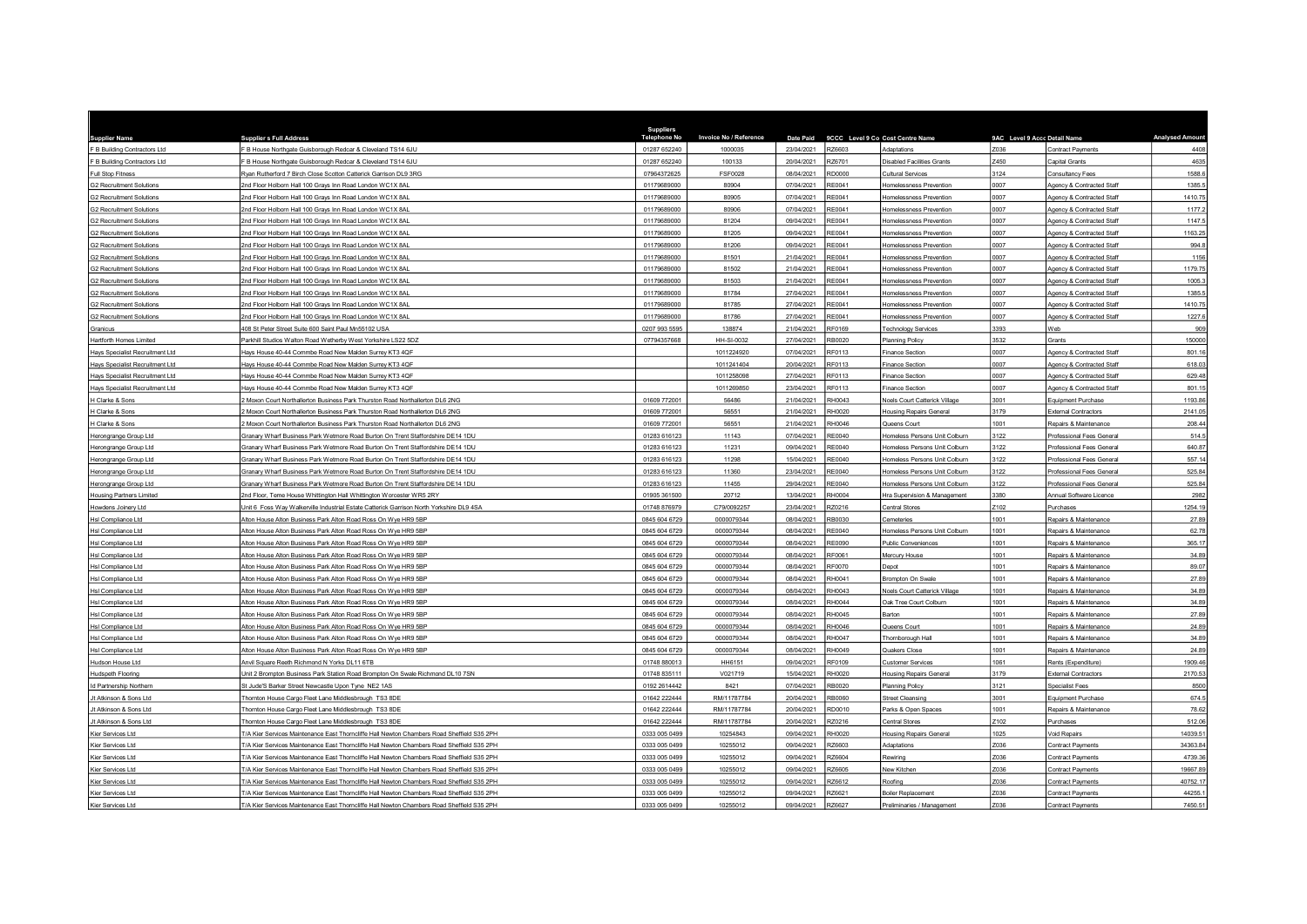| <b>Supplier Name</b>               | <b>Supplier s Full Address</b>                                                             | Suppliers<br><b>Telephone No</b> | Invoice No / Reference | Date Paid  |               | 9CCC Level 9 Co Cost Centre Name     | 9AC Level 9 Accc Detail Name |                                | <b>Analysed Amoun</b> |
|------------------------------------|--------------------------------------------------------------------------------------------|----------------------------------|------------------------|------------|---------------|--------------------------------------|------------------------------|--------------------------------|-----------------------|
| Kier Services Ltd                  | T/A Kier Services Maintenance East Thorncliffe Hall Newton Chambers Road Sheffield S35 2PH | 0333 005 0499                    | 10255012               | 09/04/2021 | RZ6637        | <b>Cower Street</b>                  | Z036                         | Contract Payments              | 21494.81              |
| Kier Services Ltd                  | /A Kier Services Maintenance East Thorncliffe Hall Newton Chambers Road Sheffield S35 2PH  | 0333 005 0499                    | 10255012               | 09/04/2021 | RZ6716        | Fire Equip Noels Court               | Z036                         | Contract Payments              | 8092.23               |
| eisure-Net Solutions Ltd.          | Park Farm Norwich Road Hethersett Norfolk NR9 3DL                                          | 01603 814233                     | 7926                   | 07/04/2021 | RF0194        | <b>Business &amp; Community</b>      | 3124                         | <b>Consultancy Fees</b>        | 1542                  |
| eyburn Town Council                | Mrs Charlotte Smith (Precepts Only ) Thomborough Hall Leyburn N Yorks DL8 5AB              | 01969 622561                     | 179                    | 07/04/2021 | RF0109        | Customer Services                    | 1061                         | Rents (Expenditure)            | 3570                  |
| ink Treasury Services Limited      | The Registry 34 Beckenham Road Beckenham Kent BR3 4TU                                      | 0203 7285539                     | DFE80203357            | 13/04/2021 | RF0023        | Freasury Management                  | 3124                         | Consultancy Fee:               | 4687.5                |
| Lisa Holley                        | 24 Tregwilym Road Newport NP10 9DW                                                         | 07788454376                      | #01                    | 07/04/2021 | RB0059        | Environmental Health Section         | 3124                         | Consultancy Fees               | 825                   |
| M A Cleaning Group Ltd             | 2 Ruskin Drive Morcambe LA4 6EZ                                                            | 0750746820                       | <b>INV000259</b>       | 15/04/2021 | <b>RF0040</b> | Iomeless Persons Unit Colburn        | 1109                         | Contract Cleaning              | 500                   |
| Meritec Ltd                        | Meritec House Acorn Business Park Skipton North Yorkshire BD23 2UE                         | 01756 797766                     | <b>INV-1444</b>        | 20/04/2021 | RF0169        | Technology Services                  | 3393                         | Web                            | 16500                 |
| Metric Group Ltd                   | Metric House Westmead Drive Westmead Industrial Estate Westlea, Swindon SN5 7AD            | 01793 647800                     | C58689                 | 07/04/2021 | RB0100        | Charging For Car Parking             | 3003                         | Equipment Repair & Maintenance | 1743                  |
| M E Usher                          | Tofta Planning Services Low Barn, Tofta Farm Ravensworth North Yorkshire DL11 7ER          |                                  | 001                    | 15/04/2021 | RB0020        | <b>Planning Policy</b>               | 3124                         | Consultancy Fees               | 10164                 |
| Northern Housing Consortium Ltd    | oftus House Colima Avenue Sunderland Enterprise Park Sunderland SR5 3XB                    | 0191 5661000                     | 59178                  | 09/04/2021 | RH0004        | Hra Supervision & Management         | 3124                         | <b>Consultancy Fees</b>        | 2200                  |
| Northern Powerarid                 | Manor House Station Road Houghton Le Spring DH4 7LA                                        |                                  | DI20359556             | 23/04/2021 | RZ6300        | Lighting Replacements                | Z036                         | Contract Payments              | 1744.28               |
| Northgate Public Services (Uk) Ltd | Peoplebuilding 2 Peoplebuilding Est Maylands Ave Hemel Hempstead Herts HP2 4NW             | 01442 232424                     | 91446853               | 27/04/2021 | RE0059        | Revenues & Benefits                  | 3124                         | <b>Consultancy Fees</b>        | 600                   |
| Northgate Public Services (Uk) Ltd | Peoplebuilding 2 Peoplebuilding Est Maylands Ave Hemel Hempstead Herts HP2 4NW             | 01442 232424                     | 91446999               | 27/04/2021 | RE0059        | Revenues & Benefits                  | 3124                         | Consultancy Fees               | 750                   |
| North Yorkshire County Council     | Central Financial Services Business Unit County Hall Northallerton DL7 8AL                 |                                  | 200006455              | 08/04/2021 | RB0020        | <b>Planning Policy</b>               | 3124                         | Consultancy Fees               | 8122                  |
| North Yorkshire County Council     | Central Financial Services Business Unit County Hall Northallerton DL7 8AL                 |                                  | 410005620              | 08/04/2021 | <b>RE0059</b> | Revenues & Benefits                  | 3062                         | Reprographics Nyco             | 1770.81               |
| North Yorkshire Timber Co Ltd      | Standard House Thurston Road Northallerton Business Park Northallerton DL6 2NA             | 01609 775390                     | 6003/553962            | 15/04/2021 | RZ0216        | Central Stores                       | Z102                         | Purchases                      | 1327.32               |
| North Yorkshire Timber Co Ltd      | Standard House Thurston Road Northallerton Business Park Northallerton DL6 2NA             | 01609 775390                     | 6003/559494            | 29/04/2021 | RZ0216        | <b>Central Stores</b>                | Z102                         | Purchase                       | 1175.55               |
| Npower Ltd                         | Po Box 8201 Oldbury West Midlands B69 2RH                                                  | 08450 709494                     | LGWK3HZD               | 15/04/2021 | RC0000        | ootway Lighting                      | 1052                         | Electricity                    | 5720.19               |
| Noower Ltd                         | O Box 8201 Oldbury West Midlands B69 2RH                                                   | 08450 709494                     | LGWK5JTW               | 20/04/2021 | RF0061        | Mercury House                        | 1052                         | Electricity                    | 1849.33               |
| Noower Ltd                         | Po Box 8201 Oldbury West Midlands B69 2RH                                                  | 08450 709494                     | LGWK5JTW               | 20/04/2021 | RH0046        | Queens Court                         | 1052                         | Electricity                    | 507.87                |
| Npower Ltd                         | O Box 8201 Oldbury West Midlands B69 2RH                                                   | 08450 709494                     | LGWK5JTW               | 20/04/2021 | RH0047        | hornborough Hall                     | 1052                         | Flectricity                    | 581.05                |
| Noower Ltd                         | Po Box 8201 Oldbury West Midlands B69 2RH                                                  | 08450 709494                     | LGWK5JTW               | 20/04/2021 | RH0049        | Quakers Close                        | 1052                         | Flectricity                    | 311.37                |
| Npower Ltd                         | Po Box 8201 Oldbury West Midlands B69 2RH                                                  | 08450 709494                     | LGWK5ZPM               | 21/04/2021 | RZ8814        | Electric                             | Z107                         | Payments                       | 12302.04              |
| Nycc C/O Yorwaste Ltd              | Mount View Standard Way Business Park Northallerton North Yorkshire DL6 2YD                | 0845 3008889                     | NYSI155019             | 13/04/2021 | <b>RB0083</b> | Dry Recycling                        | 3169                         | Gate Fee                       | 11411.32              |
| Nynet Ltd                          | 0 High Street Starbeck Harrogate North Yorkshire HG2 7LW                                   | 01423 598210                     | <b>PUB1274</b>         | 13/04/2021 | RF0169        | Fechnology Services                  | 3389                         | Communications                 | 9895                  |
| Orange Plc                         | Po Box 52 Sheffield S98 1DX                                                                | 0870 376 8888                    | 01285895146            | 16/04/2021 | RB0010        | Development Management               | 3307                         | Telephones - Mobile            | 115.27                |
| Orange Plc                         | Po Box 52 Sheffield S98 1DX                                                                | 0870 376 8888                    | 01285895146            | 16/04/2021 | RB0059        | Environmental Health Section         | 3307                         | Telephones - Mobile            | 39.5                  |
| Orange Plc                         | O Box 52 Sheffield S98 1DX                                                                 | 0870 376 8888                    | 01285895146            | 16/04/2021 | RB0060        | treet Cleansing                      | 3307                         | Telephones - Mobile            | $22\,$                |
| Orange Plc                         | Po Box 52 Sheffield S98 1DX                                                                | 0870 376 8888                    | 01285895146            | 16/04/2021 | RB0070        | <b>Dog Warden Service</b>            | 3307                         | Telephones - Mobile            | 12                    |
| Orange Plc                         | O Box 52 Sheffield S98 1DX                                                                 | 0870 376 8888                    | 01285895146            | 16/04/2021 | RB0080        | Household Waste Collection           | 3307                         | Telephones - Mobile            | 45.16                 |
| Orange Plc                         | Po Box 52 Sheffield S98 1DX                                                                | 0870 376 8888                    | 01285895146            | 16/04/2021 | RB0089        | Waste & Street Scene Section         | 3307                         | Telephones - Mobile            | 5.5                   |
| Orange Plc                         | O Box 52 Sheffield S98 1DX                                                                 | 0870 376 8888                    | 01285895146            | 16/04/2021 | RC0050        | Pest Control                         | 3307                         | Telephones - Mobile            | 8.25                  |
| Orange Plc                         | O Box 52 Sheffield S98 1DX                                                                 | 0870 376 8888                    | 01285895146            | 16/04/2021 | RD0012        | <b>Srounds Maintenance</b>           | 3307                         | Telephones - Mobile            | 13.75                 |
| Orange Plc                         | Po Box 52 Sheffield S98 1DX                                                                | 0870 376 8888                    | 01285895146            | 16/04/2021 | <b>RE0008</b> | <b>Supported Housing</b>             | 3307                         | Telephones - Mobile            | 50.35                 |
| Orange Plc                         | O Box 52 Sheffield S98 1DX                                                                 | 0870 376 888                     | 01285895146            | 16/04/2021 | RE0030        | ifeline                              | 3307                         | Telephones - Mobile            | 83.55                 |
| Orange Plc                         | Po Box 52 Sheffield S98 1DX                                                                | 0870 376 8888                    | 01285895146            | 16/04/2021 | RE0041        | Iomelessness Prevention              | 3307                         | Telephones - Mobile            | 59.34                 |
| Orange Plc                         | O Box 52 Sheffield S98 1DX                                                                 | 0870 376 888                     | 01285895146            | 16/04/2021 | RE0059        | Revenues & Benefits                  | 3307                         | Telephones - Mobil             | 19.25                 |
| Orange Plc                         | Po Box 52 Sheffield S98 1DX                                                                | 0870 376 8888                    | 01285895146            | 16/04/2021 | <b>RE0059</b> | Revenues & Benefits                  | 3315                         | Mobile Devices                 | 28                    |
| Orange Plc                         | O Box 52 Sheffield S98 1DX                                                                 | 0870 376 8888                    | 01285895146            | 16/04/2021 | RF0029        | Jemocratic Services                  | 3307                         | Telephones - Mobile            |                       |
| Orange Plc                         | Po Box 52 Sheffield S98 1DX                                                                | 0870 376 8888                    | 01285895146            | 16/04/2021 | RF0061        | Mercury House                        | 3307                         | Telephones - Mobile            | 24.5                  |
| Orange Plc                         | Po Box 52 Sheffield S98 1DX                                                                | 0870 376 8888                    | 01285895146            | 16/04/2021 | RF0087        | Senior Management Team               | 3307                         | Telephones - Mobile            | 66                    |
| Orange Plc                         | Po Box 52 Sheffield S98 1DX                                                                | 0870 376 8888                    | 01285895146            | 16/04/2021 | RF0169        | <b>Technology Services</b>           | 3307                         | Telephones - Mobile            | 12                    |
| Orange Plc                         | O Box 52 Sheffield S98 1DX                                                                 | 0870 376 8888                    | 01285895146            | 16/04/2021 | RF0194        | <b>Business &amp; Community</b>      | 3307                         | Telephones - Mobile            | 2.75                  |
| Orange Plc                         | O Box 52 Sheffield S98 1DX                                                                 | 0870 376 8888                    | 01285895146            | 16/04/2021 | RH0024        | <b>Building Maintenance</b>          | 3307                         | Telephones - Mobile            | 340.4                 |
| Orange Plc                         | Po Box 52 Sheffield S98 1DX                                                                | 0870 376 8888                    | 01285895146            | 16/04/2021 | RH0029        | Maintenance & Improvement            | 3307                         | Telephones - Mobile            | 46                    |
| Orange Plc                         | O Box 52 Sheffield S98 1DX                                                                 | 0870 376 888                     | 01285895146            | 16/04/2021 | RH0041        | Brompton On Swale                    | 3307                         | Telephones - Mobile            | 2.75                  |
| Orange Plc                         | O Box 52 Sheffield S98 1DX                                                                 | 0870 376 8888                    | 01285895146            | 16/04/2021 | RH0043        | <b>Voels Court Catterick Village</b> | 3307                         | Telephones - Mobile            | 2.75                  |
| Orange Plc                         | O Box 52 Sheffield S98 1DX                                                                 | 0870 376 8888                    | 01285895146            | 16/04/2021 | RH0044        | Oak Tree Court Colburn               | 3307                         | Telephones - Mobile            | 2.75                  |
| Orange Plc                         | Po Box 52 Sheffield S98 1DX                                                                | 0870 376 8888                    | 01285895146            | 16/04/2021 | RH0045        | Barton                               | 3307                         | Telephones - Mobile            | 2.75                  |
| Orange Plc                         | O Box 52 Sheffield S98 1DX                                                                 | 0870 376 8888                    | 01285895146            | 16/04/2021 | RH0046        | Queens Court                         | 3307                         | Telephones - Mobile            | 2.75                  |
| Orange Plc                         | O Box 52 Sheffield S98 1DX                                                                 | 0870 376 8888                    | 01285895146            | 16/04/2021 | RH0047        | Thornborough Hall                    | 3307                         | Telephones - Mobile            | 2.75                  |
| Orange Plc                         | Po Box 52 Sheffield S98 1DX                                                                | 0870 376 8888                    | 01285895146            | 16/04/2021 | RH0050        | St Agathas                           | 3307                         | Telephones - Mobile            | 2.75                  |
| Orange Plc                         | Po Box 52 Sheffield S98 1DX                                                                | 0870 376 8888                    | 01285895146            | 16/04/2021 | RT0000        | Transport                            | 3396                         | Direct Computer Costs          | 77                    |
| Orange Plc                         | O Box 52 Sheffield S98 1DX                                                                 | 0870 376 8888                    | 01285895146            | 16/04/2021 | RZ6701        | Disabled Facilities Grants           | Z036                         | <b>Contract Payments</b>       | 54.75                 |
| Orange Plc                         | Po Box 52 Sheffield S98 1DX                                                                | 0870 376 8888                    | 01285990220            | 07/04/2021 | RB0010        | Development Management               | 3307                         | Telephones - Mobile            | 159.98                |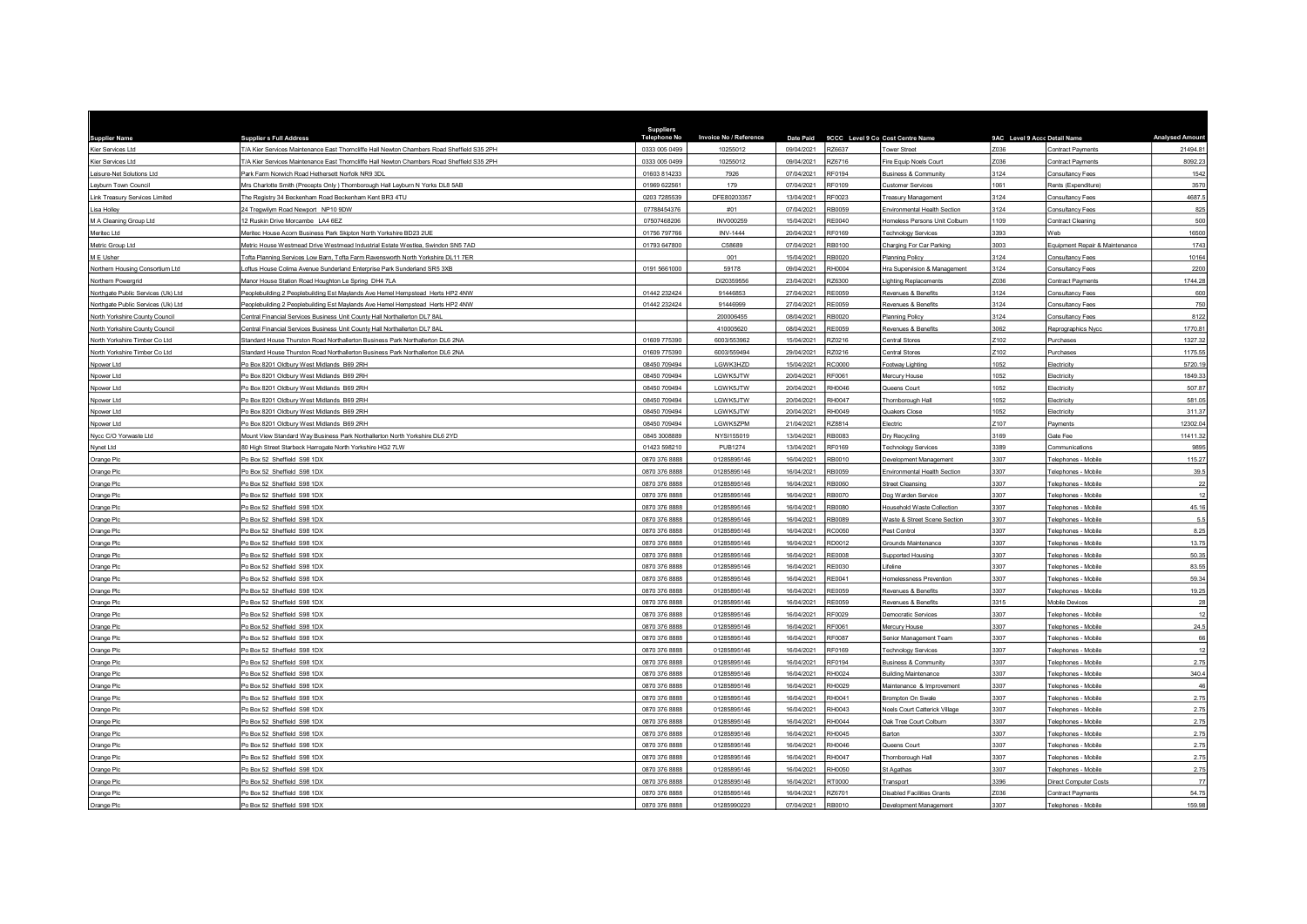| <b>Supplier Name</b> | <b>Supplier s Full Address</b> | Suppliers<br><b>Telephone No</b> | Invoice No / Reference | Date Paid  |               | 9CCC Level 9 Co Cost Centre Name     | 9AC Level 9 Accc Detail Name |                              | <b>Analysed Amoun</b> |
|----------------------|--------------------------------|----------------------------------|------------------------|------------|---------------|--------------------------------------|------------------------------|------------------------------|-----------------------|
| Orange Plc           | Po Box 52 Sheffield S98 1DX    | 0870 376 8888                    | 01285990220            | 07/04/2021 | RB0059        | Environmental Health Section         | 3307                         | Telephones - Mobile          | 121.21                |
| Orange Plc           | O Box 52 Sheffield S98 1DX     | 0870 376 8888                    | 01285990220            | 07/04/2021 | 3B0060        | Street Cleansing                     | 3307                         | Telephones - Mobile          | $22\,$                |
| Orange Plc           | Po Box 52 Sheffield S98 1DX    | 0870 376 8888                    | 01285990220            | 07/04/2021 | RB0070        | log Warden Service                   | 3307                         | Telephones - Mobile          | 12                    |
| Orange Plc           | Po Box 52 Sheffield S98 1DX    | 0870 376 8888                    | 01285990220            | 07/04/2021 | RB0080        | Household Waste Collection           | 3307                         | Telephones - Mobile          | 45                    |
| Orange Plc           | O Box 52 Sheffield S98 1DX     | 0870 376 8888                    | 01285990220            | 07/04/2021 | RB0089        | Waste & Street Scene Section         | 3307                         | Telephones - Mobile          | 5.5                   |
| Orange Plc           | Po Box 52 Sheffield S98 1DX    | 0870 376 8888                    | 01285990220            | 07/04/2021 | RC0050        | Pest Control                         | 3307                         | Telephones - Mobile          | 8.25                  |
| Orange Plc           | O Box 52 Sheffield S98 1DX     | 0870 376 888                     | 01285990220            | 07/04/2021 | RD0012        | <b>Grounds Maintenance</b>           | 3307                         | Telephones - Mobile          | $23\,$                |
| Orange Plc           | Po Box 52 Sheffield S98 1DX    | 0870 376 8888                    | 01285990220            | 07/04/2021 | <b>RE0008</b> | Supported Housing                    | 3307                         | Telephones - Mobile          | 24                    |
| Orange Plc           | O Box 52 Sheffield S98 1DX     | 0870 376 8888                    | 01285990220            | 07/04/2021 | RE0030        | ifeline                              | 3307                         | Telephones - Mobile          | 50.75                 |
| Orange Plc           | Po Box 52 Sheffield S98 1DX    | 0870 376 8888                    | 01285990220            | 07/04/2021 | RE0041        | Homelessness Prevention              | 3307                         | Telephones - Mobile          | 84.1                  |
| Orange Plc           | O Box 52 Sheffield S98 1DX     | 0870 376 8888                    | 01285990220            | 07/04/2021 | <b>RE0059</b> | Revenues & Benefits                  | 3307                         | Telephones - Mobile          | 19.25                 |
| Orange Plc           | Po Box 52 Sheffield S98 1DX    | 0870 376 8888                    | 01285990220            | 07/04/2021 | <b>RE0059</b> | Revenues & Benefits                  | 3315                         | Mobile Devices               | 28                    |
| Orange Plc           | O Box 52 Sheffield S98 1DX     | 0870 376 8888                    | 01285990220            | 07/04/2021 | RF0029        | <b>Democratic Services</b>           | 3307                         | Telephones - Mobile          | 12                    |
| Orange Plc           | O Box 52 Sheffield S98 1DX     | 0870 376 8888                    | 01285990220            | 07/04/2021 | RF0061        | <b>Mercury House</b>                 | 3307                         | Telephones - Mobile          | 12.66                 |
| Orange Plc           | O Box 52 Sheffield S98 1DX     | 0870 376 8888                    | 01285990220            | 07/04/2021 | RF0087        | Senior Management Team               | 3307                         | Telephones - Mobile          | 54                    |
| Orange Plc           | O Box 52 Sheffield S98 1DX     | 0870 376 8888                    | 01285990220            | 07/04/2021 | RF0169        | <b>Technology Services</b>           | 3307                         | Telephones - Mobile          | 40                    |
| Orange Plc           | Po Box 52 Sheffield S98 1DX    | 0870 376 8888                    | 01285990220            | 07/04/2021 | <b>RF0194</b> | <b>Business &amp; Community</b>      | 3307                         | Telephones - Mobile          | 14.75                 |
| Orange Plc           | O Box 52 Sheffield S98 1DX     | 0870 376 8888                    | 01285990220            | 07/04/2021 | RH0004        | Hra Supervision & Management         | 3307                         | Telephones - Mobile          | 27.5                  |
| Orange Plc           | Po Box 52 Sheffield S98 1DX    | 0870 376 8888                    | 01285990220            | 07/04/2021 | RH0024        | <b>Building Maintenance</b>          | 3307                         | Telephones - Mobile          | 264.08                |
| Orange Plc           | O Box 52 Sheffield S98 1DX     | 0870 376 8888                    | 01285990220            | 07/04/2021 | RH0029        | Maintenance & Improvement            | 3307                         | Telephones - Mobile          | 37.25                 |
| Orange Plc           | Po Box 52 Sheffield S98 1DX    | 0870 376 8888                    | 01285990220            | 07/04/2021 | RH0041        | Brompton On Swale                    | 3307                         | Telephones - Mobile          | 2.75                  |
| Orange Plc           | Po Box 52 Sheffield S98 1DX    | 0870 376 8888                    | 01285990220            | 07/04/2021 | RH0043        | <b>Noels Court Catterick Village</b> | 3307                         | Telephones - Mobile          | 2.75                  |
| Orange Plc           | O Box 52 Sheffield S98 1DX     | 0870 376 8888                    | 01285990220            | 07/04/2021 | RH0044        | Oak Tree Court Colburn               | 3307                         | Telephones - Mobile          | 2.75                  |
| Orange Plc           | Po Box 52 Sheffield S98 1DX    | 0870 376 8888                    | 01285990220            | 07/04/2021 | RH0045        | Barton                               | 3307                         | Telephones - Mobile          | 2.75                  |
| Orange Plc           | O Box 52 Sheffield S98 1DX     | 0870 376 8888                    | 01285990220            | 07/04/2021 | RH0046        | Queens Court                         | 3307                         | Telephones - Mobile          | 2.75                  |
| Orange Plc           | O Box 52 Sheffield S98 1DX     | 0870 376 8888                    | 01285990220            | 07/04/2021 | RH0047        | Thornborough Hall                    | 3307                         | Telephones - Mobile          | 2.75                  |
| Orange Plc           | Po Box 52 Sheffield S98 1DX    | 0870 376 8888                    | 01285990220            | 07/04/2021 | RH0050        | St Agathas                           | 3307                         | Telephones - Mobile          | 2.75                  |
| Orange Plc           | Po Box 52 Sheffield S98 1DX    | 0870 376 8888                    | 01285990220            | 07/04/2021 | RT0000        | Transport                            | 3396                         | <b>Direct Computer Costs</b> | 77                    |
| Orange Plc           | O Box 52 Sheffield S98 1DX     | 0870 376 8888                    | 01285990220            | 07/04/2021 | RZ6701        | Disabled Facilities Grants           | Z036                         | Contract Payments            | 91.5                  |
| Orange Plc           | O Box 52 Sheffield S98 1DX     | 0870 376 8888                    | 01286306904            | 16/04/2021 | RB0010        | <b>Jevelopment Management</b>        | 3307                         | Telephones - Mobile          | 152.25                |
| Orange Plc           | O Box 52 Sheffield S98 1DX     | 0870 376 8888                    | 01286306904            | 16/04/2021 | RB0059        | Invironmental Health Section         | 3307                         | Telephones - Mobile          | 202.75                |
| Orange Plc           | Po Box 52 Sheffield S98 1DX    | 0870 376 8888                    | 01286306904            | 16/04/2021 | RBOOSO        | Street Cleansing                     | 3307                         | Telephones - Mobile          | 16.5                  |
| Orange Plc           | Po Box 52 Sheffield S98 1DX    | 0870 376 8888                    | 01286306904            | 16/04/2021 | RB0070        | log Warden Service                   | 3307                         | Telephones - Mobile          | 12                    |
| Orange Plc           | O Box 52 Sheffield S98 1DX     | 0870 376 8888                    | 01286306904            | 16/04/2021 | RB0080        | lousehold Waste Collection           | 3307                         | Telephones - Mobile          | 66.59                 |
| Orange Plc           | Po Box 52 Sheffield S98 1DX    | 0870 376 8888                    | 01286306904            | 16/04/2021 | RB0089        | Waste & Street Scene Section         | 3307                         | Telephones - Mobile          | 48.04                 |
| Orange Plc           | O Box 52 Sheffield S98 1DX     | 0870 376 8888                    | 01286306904            | 16/04/2021 | <b>C0050</b>  | est Control                          | 3307                         | Telephones - Mobil           | 42.35                 |
| Orange Plc           | Po Box 52 Sheffield S98 1DX    | 0870 376 8888                    | 01286306904            | 16/04/2021 | RD0012        | Grounds Maintenance                  | 3307                         | Telephones - Mobile          | 23                    |
| Orange Plc           | Po Box 52 Sheffield S98 1DX    | 0870 376 8888                    | 01286306904            | 16/04/2021 | <b>RE0008</b> | <b>Supported Housing</b>             | 3307                         | Telephones - Mobile          | 24                    |
| Orange Plc           | Po Box 52 Sheffield S98 1DX    | 0870 376 8888                    | 01286306904            | 16/04/2021 | <b>RE0030</b> | ifeline                              | 3307                         | Telephones - Mobile          | 50.75                 |
| Orange Plc           | On Box 52 Sheffield S98 1DX    | 0870 376 8888                    | 01286306904            | 16/04/2021 | RE0041        | Homelessness Prevention              | 3307                         | Telephones - Mobile          | 56.5                  |
| Orange Plc           | Po Box 52 Sheffield S98 1DX    | 0870 376 8888                    | 01286306904            | 16/04/2021 | <b>RE0059</b> | Revenues & Benefits                  | 3307                         | Telephones - Mobile          | 19.71                 |
| Orange Plc           | O Box 52 Sheffield S98 1DX     | 0870 376 8888                    | 01286306904            | 16/04/2021 | <b>RE0059</b> | Revenues & Benefits                  | 3315                         | Mobile Devices               | 28                    |
| Orange Plc           | Po Box 52 Sheffield S98 1DX    | 0870 376 8888                    | 01286306904            | 16/04/2021 | RF0029        | <b>Jemocratic Services</b>           | 3307                         | Telephones - Mobile          | 12                    |
| Orange Plc           | O Box 52 Sheffield S98 1DX     | 0870 376 8888                    | 01286306904            | 16/04/2021 | RF0061        | <b>Mercury House</b>                 | 3307                         | Telephones - Mobile          | 12.66                 |
| Orange Plc           | O Box 52 Sheffield S98 1DX     | 0870 376 8888                    | 01286306904            | 16/04/2021 | RF0087        | Senior Management Team               | 3307                         | Telephones - Mobile          | 54                    |
| Orange Plc           | Po Box 52 Sheffield S98 1DX    | 0870 376 8888                    | 01286306904            | 16/04/2021 | RF0169        | <b>Technology Services</b>           | 3307                         | Telephones - Mobile          | 40                    |
| Orange Plc           | O Box 52 Sheffield S98 1DX     | 0870 376 8888                    | 01286306904            | 16/04/2021 | RF0194        | susiness & Community                 | 3307                         | Telephones - Mobile          | 14.75                 |
| Orange Plc           | Po Box 52 Sheffield S98 1DX    | 0870 376 8888                    | 01286306904            | 16/04/2021 | RH0004        | Hra Supervision & Management         | 3307                         | Telephones - Mobile          | 204.25                |
| Orange Plc           | Po Box 52 Sheffield S98 1DX    | 0870 376 8888                    | 01286306904            | 16/04/2021 | RH0024        | <b>Building Maintenance</b>          | 3307                         | Telephones - Mobile          | 264                   |
| Orange Plc           | Po Box 52 Sheffield S98 1DX    | 0870 376 8888                    | 01286306904            | 16/04/2021 | RH0029        | Maintenance & Improvement            | 3307                         | Telephones - Mobile          | 28.5                  |
| Orange Plc           | O Box 52 Sheffield S98 1DX     | 0870 376 8888                    | 01286306904            | 16/04/2021 | RH0041        | <b>Brompton On Swale</b>             | 3307                         | Telephones - Mobile          | 2.75                  |
| Orange Plc           | O Box 52 Sheffield S98 1DX     | 0870 376 8888                    | 01286306904            | 16/04/2021 | RH0043        | <b>Noels Court Catterick Village</b> | 3307                         | Telephones - Mobile          | 2.75                  |
| Orange Plc           | Po Box 52 Sheffield S98 1DX    | 0870 376 8888                    | 01286306904            | 16/04/2021 | RH0044        | Oak Tree Court Colburn               | 3307                         | Telephones - Mobile          | 2.75                  |
| Orange Plc           | Po Box 52 Sheffield S98 1DX    | 0870 376 8888                    | 01286306904            | 16/04/2021 | RH0045        | arton                                | 3307                         | Telephones - Mobile          | 2.75                  |
| Orange Plc           | Po Box 52 Sheffield S98 1DX    | 0870 376 8888                    | 01286306904            | 16/04/2021 | RH0046        | Queens Court                         | 3307                         | Telephones - Mobile          | 2.75                  |
| Orange Plc           | Po Box 52 Sheffield S98 1DX    | 0870 376 8888                    | 01286306904            | 16/04/2021 | RH0047        | Thornborough Hall                    | 3307                         | Telephones - Mobile          | 2.75                  |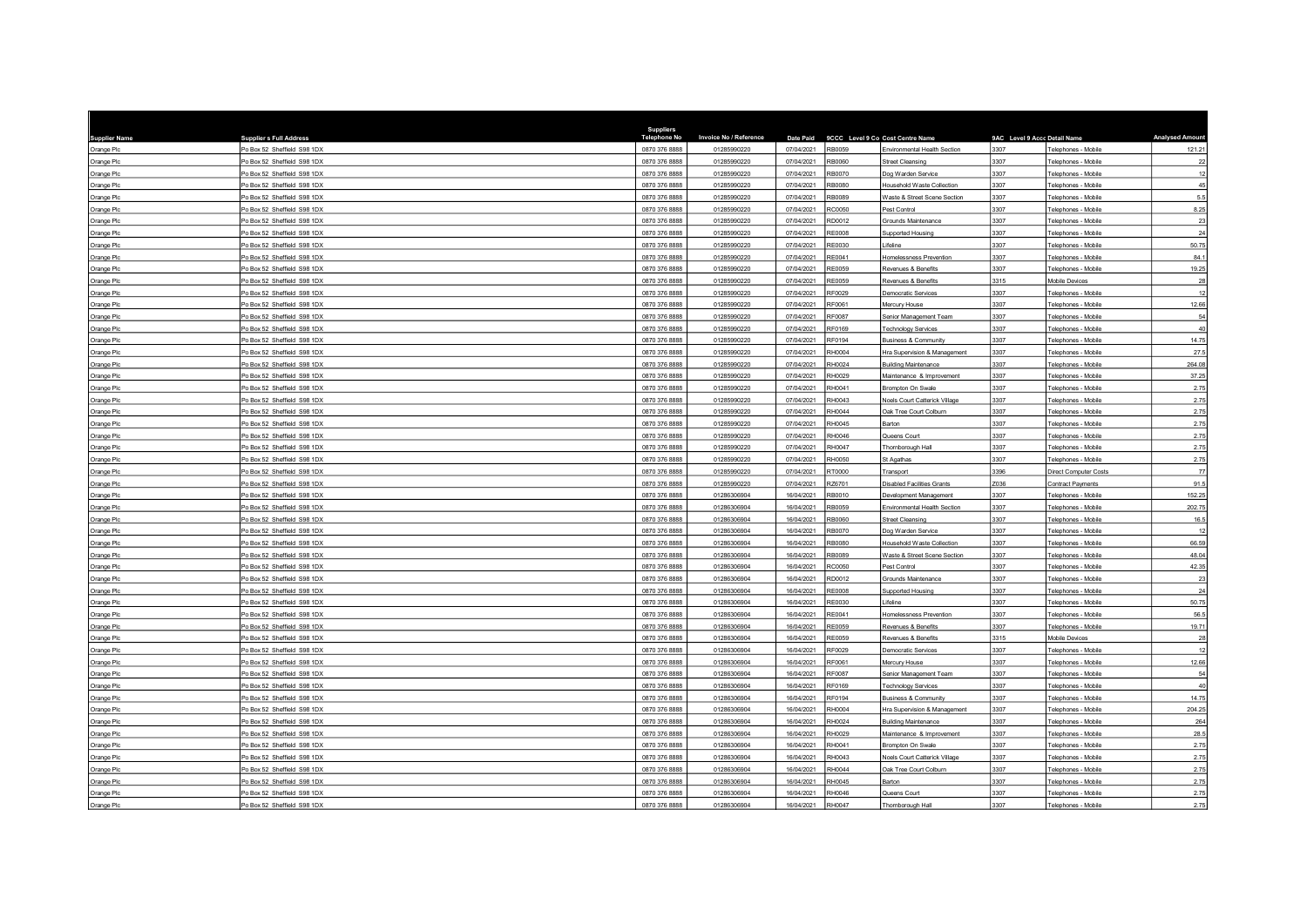| <b>Supplier Name</b>                 | <b>Supplier s Full Address</b>                                                        | <b>Suppliers</b><br><b>Telephone No</b> | Invoice No / Reference | Date Paid  |               | 9CCC Level 9 Co Cost Centre Name  | 9AC Level 9 Accc Detail Name |                                | <b>Analysed Amoun</b> |
|--------------------------------------|---------------------------------------------------------------------------------------|-----------------------------------------|------------------------|------------|---------------|-----------------------------------|------------------------------|--------------------------------|-----------------------|
| Orange Plc                           | Po Box 52 Sheffield S98 1DX                                                           | 0870 376 8888                           | 01286306904            | 16/04/2021 | RH0050        | St Agathas                        | 3307                         | Telephones - Mobile            | 2.75                  |
| Orange Plc                           | O Box 52 Sheffield S98 1DX                                                            | 0870 376 8888                           | 01286306904            | 16/04/2021 | 000075        | Transport                         | 3396                         | Direct Computer Costs          | $77\,$                |
| Orange Plc                           | O Box 52 Sheffield S98 1DX                                                            | 0870 376 8888                           | 01286306904            | 16/04/2021 | Z6701         | Disabled Facilities Grants        | Z036                         | Contract Payments              | 64                    |
| Osborne Richardson Ltd               | 4th Floor Circus House 26 Little Portland Street London W1W 8BX                       | 02075801500                             | 238892                 | 07/04/2021 | RB0059        | Environmental Health Section      | 0007                         | Agency & Contracted Staff      | 1458.45               |
| Osborne Richardson Ltd               | 4th Floor Circus House 26 Little Portland Street London W1W 8BX                       | 02075801500                             | 239049                 | 09/04/2021 | B0059         | Environmental Health Section      | 0007                         | Agency & Contracted Staff      | 978.75                |
| Permiserve Ltd                       | /incent'S Yard 23 Alphabet Mews London SW9 0FN                                        | 020 7582 9579                           | 42006                  | 08/04/2021 | RB0082        | Green Waste                       | 3001                         | Equipment Purchase             | 2191.65               |
| Pts                                  | <sup>2</sup> ts House Eldon Way Crick Northants NN6 7SI                               |                                         | 119967                 | 29/04/2021 | Z0216         | Central Stores                    | Z102                         | Purchases                      | 611.46                |
| Resource Management Solutions        | 3 Victoria Road Darlington Co Durham DL1 5SJ                                          | 01325 389333                            | 51659                  | 20/04/2021 | RB0080        | Household Waste Collection        | 0007                         | Agency & Contracted Staff      | 1495.25               |
| <b>Resource Management Solutions</b> | Victoria Road Darlington Co Durham DL1 5SJ                                            | 01325 389333                            | 51735                  | 07/04/2021 | RB0089        | Waste & Street Scene Section      | 3180                         | Sub-Contractors                | 1358.44               |
| Resource Management Solutions        | 3 Victoria Road Darlington Co Durham DL1 5SJ                                          | 01325 389333                            | 51828                  | 29/04/2021 | <b>080087</b> | <b>Household Waste Collection</b> | 0007                         | Agency & Contracted Staff      | 963.51                |
| Rexel                                | Vewey & Eyre 1120 Europa Boulevard Gemini Retail Park Warrington WA5 7UW              |                                         | 119388                 | 08/04/2021 | Z0216         | Central Stores                    | Z102                         | Purchases                      | 818.86                |
| Rexel                                | Jewey & Evre 1120 Europa Boulevard Gemini Retail Park Warrington WA5 7UW              |                                         | 119546                 | 09/04/2021 | RZ0216        | <b>Central Stores</b>             | Z <sub>102</sub>             | Purchases                      | 860.1                 |
| Richmondshire Leisure Trust          | Richmond Swimming Pool Old Station Yard Richmond North Yorkshire DL10 4LD             | 01748 824581                            | <b>RLT3556</b>         | 13/04/2021 | RD0000        | Cultural Services                 | 3532                         | Grants                         | 62000                 |
| Richmondshire Leisure Trust          | Richmond Swimming Pool Old Station Yard Richmond North Yorkshire DL10 4LD             | 01748 824581                            | <b>RLT3557</b>         | 27/04/2021 | RD0000        | Cultural Services                 | 3532                         | Grants                         | 15000                 |
| R & J Farrow Limited                 | tiver House Gatherley Road Ind Est Brompton On Swale Richmond North Yorkshire DL107JQ | 07831245120                             | INV39573               | 08/04/2021 | 0800B         | <b>Street Cleansing</b>           | 3180                         | Sub-Contractors                | 200                   |
| R & J Farrow Limited                 | River House Gatherley Road Ind Est Brompton On Swale Richmond North Yorkshire DL107JQ | 07831245120                             | INV39573               | 08/04/2021 | RH0020        | <b>Housing Repairs General</b>    | 3179                         | <b>External Contractors</b>    | 1420                  |
| Royal Mail                           | Payment Processing Centre Rowland Hill House Boythorpe Road Chesterfield S49 1HQ      |                                         | 9062654637             | 07/04/2021 | RB0019        | Development Management Section    | 3301                         | Postages                       | 277.9                 |
| Royal Mail                           | Payment Processing Centre Rowland Hill House Boythorpe Road Chesterfield S49 1HQ      |                                         | 9062654637             | 07/04/2021 | RB0059        | Environmental Health Section      | 3301                         | Postages                       | 41.38                 |
| Royal Mail                           | Payment Processing Centre Rowland Hill House Boythorpe Road Chesterfield S49 1HQ      |                                         | 9062654637             | 07/04/2021 | RB0089        | Waste & Street Scene Section      | 3301                         | Postages                       | 115.64                |
| Roval Mail                           | Payment Processing Centre Rowland Hill House Boythorpe Road Chesterfield S49 1HQ      |                                         | 9062654637             | 07/04/2021 | RD0019        | Open Space & Amenities Section    | 3301                         | Postage                        | 8.36                  |
| Royal Mail                           | Payment Processing Centre Rowland Hill House Boythorpe Road Chesterfield S49 1HQ      |                                         | 9062654637             | 07/04/2021 | <b>RE0008</b> | Supported Housing                 | 3301                         | Postages                       | 223.4                 |
| Royal Mail                           | Payment Processing Centre Rowland Hill House Boythorpe Road Chesterfield S49 1HQ      |                                         | 9062654637             | 07/04/2021 | RE0020        | <b>District Elections</b>         | 3301                         | Postages                       | 1.32                  |
| Royal Mail                           | Payment Processing Centre Rowland Hill House Boythorpe Road Chesterfield S49 1HQ      |                                         | 9062654637             | 07/04/2021 | RF0041        | Homelessness Prevention           | 3301                         | Postages                       | 17.6                  |
| Royal Mail                           | Payment Processing Centre Rowland Hill House Boythorpe Road Chesterfield S49 1HQ      |                                         | 9062654637             | 07/04/2021 | RE0059        | Revenues & Benefits               | 3301                         | Postages                       | 489.5                 |
| Royal Mail                           | Payment Processing Centre Rowland Hill House Boythorpe Road Chesterfield S49 1HQ      |                                         | 9062654637             | 07/04/2021 | RF0029        | Democratic Services               | 3301                         | Postages                       | 23.89                 |
| Royal Mail                           | Payment Processing Centre Rowland Hill House Boythorpe Road Chesterfield S49 1HQ      |                                         | 9062654637             | 07/04/2021 | RF0087        | Senior Management Team            | 3301                         | Postages                       | 3.39                  |
| Royal Mail                           | Payment Processing Centre Rowland Hill House Boythorpe Road Chesterfield S49 1HQ      |                                         | 9062654637             | 07/04/2021 | RF0099        | <b>Business Support</b>           | 3301                         | Postages                       | 95.48                 |
| Royal Mail                           | Payment Processing Centre Rowland Hill House Boythorpe Road Chesterfield S49 1HQ      |                                         | 9062654637             | 07/04/2021 | RF0109        | <b>Customer Services</b>          | 3301                         | Postages                       | 11.4                  |
| Roval Mail                           | Payment Processing Centre Rowland Hill House Boythorpe Road Chesterfield S49 1HQ      |                                         | 9062654637             | 07/04/2021 | RF0113        | <b>Finance Section</b>            | 3301                         | Postages                       | 0.44                  |
| Royal Mail                           | Payment Processing Centre Rowland Hill House Boythorpe Road Chesterfield S49 1HQ      |                                         | 9062654637             | 07/04/2021 | RF0139        | l egal                            | 3301                         | Postages                       | 4.4                   |
| Royal Mail                           | Payment Processing Centre Rowland Hill House Boythorpe Road Chesterfield S49 1HQ      |                                         | 9062654637             | 07/04/2021 | RF0159        | Human Resources                   | 3301                         | Postage                        | 9.84                  |
| Royal Mail                           | Payment Processing Centre Rowland Hill House Boythorpe Road Chesterfield S49 1HQ      |                                         | 9062654637             | 07/04/2021 | <b>RE0194</b> | <b>Business &amp; Community</b>   | 3301                         | Postages                       | 176                   |
| Royal Mail                           | Payment Processing Centre Rowland Hill House Boythorpe Road Chesterfield S49 1HQ      |                                         | 9062654637             | 07/04/2021 | RH0004        | Hra Supervision & Management      | 3301                         | Postages                       | 172.54                |
| Royal Mail                           | ayment Processing Centre Rowland Hill House Boythorpe Road Chesterfield S49 1HQ       |                                         | 9062738654             | 13/04/2021 | B0019         | Development Management Section    | 3301                         | Postages                       | 134.12                |
| Royal Mail                           | Payment Processing Centre Rowland Hill House Boythorpe Road Chesterfield S49 1HQ      |                                         | 9062738654             | 13/04/2021 | RB0059        | Environmental Health Section      | 3301                         | Postages                       | 47.06                 |
| Royal Mail                           | ayment Processing Centre Rowland Hill House Boythorpe Road Chesterfield S49 1HQ       |                                         | 9062738654             | 13/04/2021 | <b>B0089</b>  | Vaste & Street Scene Section      | 3301                         | Postage                        | 57.9                  |
| Royal Mail                           | Payment Processing Centre Rowland Hill House Boythorpe Road Chesterfield S49 1HQ      |                                         | 9062738654             | 13/04/2021 | RD0019        | Open Space & Amenities Section    | 3301                         | Postages                       | 41.8                  |
| Royal Mail                           | Payment Processing Centre Rowland Hill House Boythorpe Road Chesterfield S49 1HQ      |                                         | 9062738654             | 13/04/2021 | RE0008        | <b>Supported Housing</b>          | 3301                         | Postages                       | 8.13                  |
| Royal Mail                           | Payment Processing Centre Rowland Hill House Boythorpe Road Chesterfield S49 1HQ      |                                         | 9062738654             | 13/04/2021 | RE0020        | <b>District Elections</b>         | 3301                         | Postages                       | 20.84                 |
| Royal Mail                           | Payment Processing Centre Rowland Hill House Boythorpe Road Chesterfield S49 1HQ      |                                         | 9062738654             | 13/04/2021 | RF0041        | Homelessness Preventior           | 3301                         | Postages                       | 0.44                  |
| Royal Mail                           | Payment Processing Centre Rowland Hill House Boythorpe Road Chesterfield S49 1HQ      |                                         | 9062738654             | 13/04/2021 | <b>RE0059</b> | Revenues & Benefits               | 3301                         | Postages                       | 456.33                |
| Royal Mail                           | Payment Processing Centre Rowland Hill House Boythorpe Road Chesterfield S49 1HQ      |                                         | 9062738654             | 13/04/2021 | <b>RE0087</b> | Senior Management Team            | 3301                         | Postages                       | 0.44                  |
| Royal Mail                           | Payment Processing Centre Rowland Hill House Boythorpe Road Chesterfield S49 1HQ      |                                         | 9062738654             | 13/04/2021 | RF0099        | <b>Business Support</b>           | 3301                         | Postages                       | 37.95                 |
| Royal Mail                           | Payment Processing Centre Rowland Hill House Boythorpe Road Chesterfield S49 1HQ      |                                         | 9062738654             | 13/04/2021 | RF0109        | Customer Services                 | 3301                         | Postages                       | 37.74                 |
| Royal Mail                           | Payment Processing Centre Rowland Hill House Boythorpe Road Chesterfield S49 1HQ      |                                         | 9062738654             | 13/04/2021 | RF0139        | Legal                             | 3301                         | Postages                       | 3.94                  |
| Royal Mail                           | Payment Processing Centre Rowland Hill House Boythorpe Road Chesterfield S49 1HQ      |                                         | 9062738654             | 13/04/2021 | RF0159        | Human Resources                   | 3301                         | Postages                       | 6.21                  |
| Royal Mail                           | Payment Processing Centre Rowland Hill House Boythorpe Road Chesterfield S49 1HQ      |                                         | 9062738654             | 13/04/2021 | RF0169        | <b>Technology Services</b>        | 3301                         | Postages                       | 55.16                 |
| Royal Mail                           | Payment Processing Centre Rowland Hill House Boythorpe Road Chesterfield S49 1HQ      |                                         | 9062738654             | 13/04/2021 | RH0004        | Hra Supervision & Management      | 3301                         | Postages                       | 289.82                |
| Ryedale District Council             | Ryedale House Malton North Yorkshire YO17 0HH                                         | 01653 600666                            | 70511134               | 23/04/2021 | RH0025        | Housing Repairs Man & Admin       | 3177                         | Private Contractors - Contract | 5075.72               |
| Ryedale District Council             | Ryedale House Malton North Yorkshire YO17 0HH                                         | 01653 600666                            | 70511202               | 23/04/2021 | <b>RE0030</b> | Lifeline                          | 3177                         | Private Contractors - Contract | 3303.69               |
| Scarborough Borough Council          | lept Of Corporate Services Town Hall St Nicholas Street Scarborough YO11 2HG          | 01723 372351                            | 9010165170             | 27/04/2021 | RB0100        | Charging For Car Parking          | 4101                         | Other Local Authorities        | 32004.07              |
| Scarborough Borough Council          | Dept Of Corporate Services Town Hall St Nicholas Street Scarborough YO11 2HG          | 01723 372351                            | 9010165170             | 27/04/2021 | RB0100        | Charging For Car Parking          | 8377                         | <b>Fixed Penalty Notice</b>    | $-8159.7$             |
| S C Electrics                        | I'Anson Road Richmond North Yorkshire DL10 4LN                                        | 07802188835                             | 11963                  | 20/04/2021 | 376623        | Fire Risk Assess Work (Fraw)      | Z036                         | Contract Payments              | 3009.4                |
| S C Electrics                        | HAnson Road Richmond North Yorkshire DL10 4LN                                         | 07802188835                             | 11966                  | 07/04/2021 | RH0020        | <b>Housing Repairs General</b>    | 3179                         | <b>External Contractors</b>    | 616.97                |
| S C Electrics                        | l'Anson Road Richmond North Yorkshire DL10 4LN                                        | 07802188835                             | 11974                  | 20/04/2021 | <b>RC0050</b> | Pest Control                      | 1001                         | Repairs & Maintenance          | 200                   |
| S C Electrics                        | 9 l'Anson Road Richmond North Yorkshire DL10 4LN                                      | 07802188835                             | 11974                  | 20/04/2021 | RF0061        | Mercury House                     | 1001                         | Repairs & Maintenance          | 2402                  |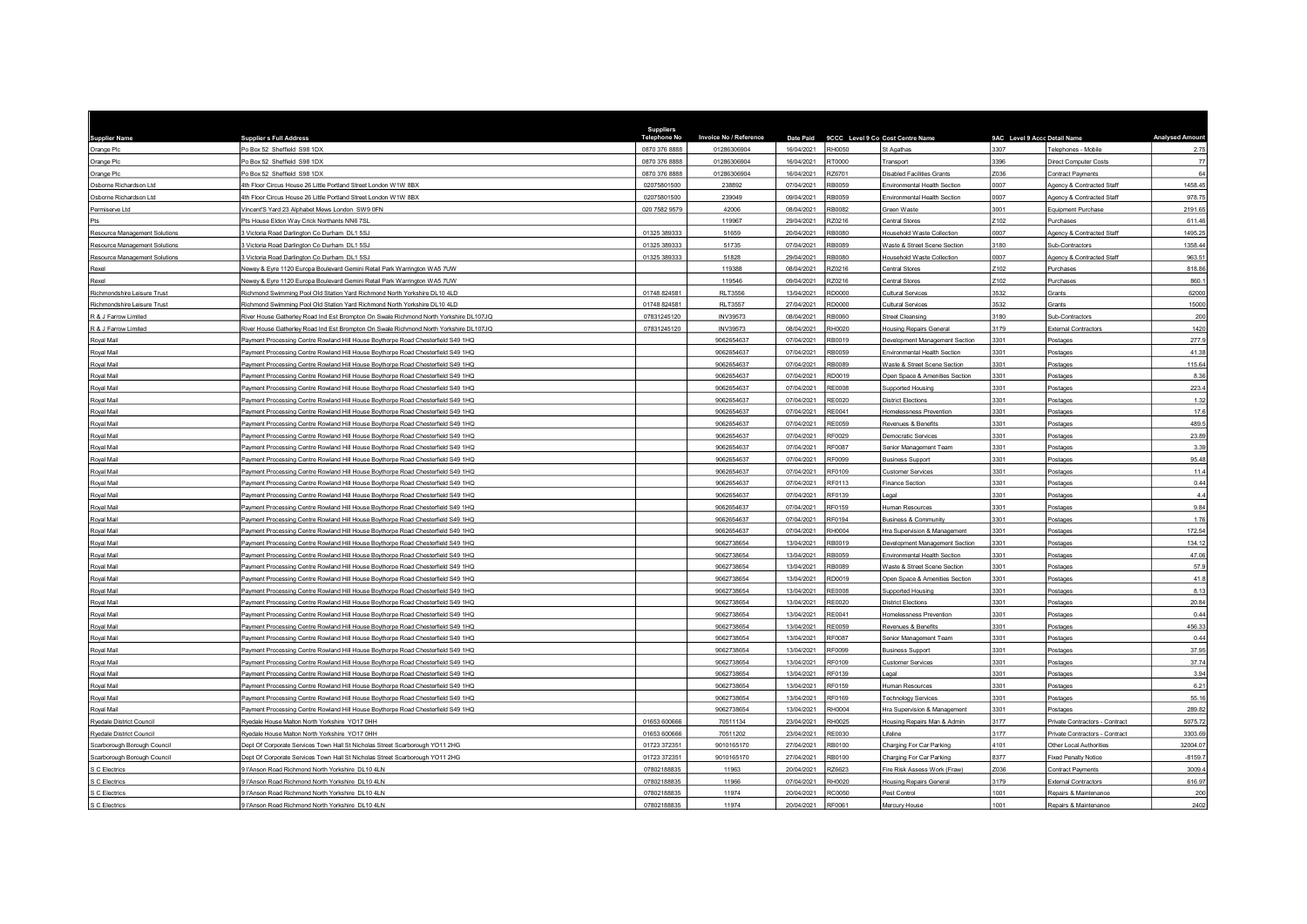| <b>Supplier Name</b>                   | <b>Supplier s Full Address</b>                                                     | Suppliers<br><b>Telephone No</b> | Invoice No / Reference | Date Paid  |               | 9CCC Level 9 Co Cost Centre Name | 9AC Level 9 Accc Detail Name |                                | <b>Analysed Amount</b> |
|----------------------------------------|------------------------------------------------------------------------------------|----------------------------------|------------------------|------------|---------------|----------------------------------|------------------------------|--------------------------------|------------------------|
| S C Electrics                          | HAnson Road Richmond North Yorkshire DL10 4LN                                      | 07802188835                      | 11975                  | 15/04/2021 | <b>RH0020</b> | Housing Repairs General          | 1025                         | Void Repairs                   | 57                     |
| C Electrics                            | HAnson Road Richmond North Yorkshire DL10 4LN                                      | 07802188835                      | 11975                  | 15/04/2021 | RH0020        | Housing Repairs General          | 3179                         | <b>External Contractors</b>    | 1398.06                |
| C Electrics                            | HAnson Road Richmond North Yorkshire DL10 4LN                                      | 07802188835                      | 11975                  | 15/04/2021 | RH0044        | Oak Tree Court Colburn           | 1001                         | Repairs & Maintenance          | 537                    |
| C Electrics                            | HAnson Road Richmond North Yorkshire DL10 4LN                                      | 07802188835                      | 11997                  | 29/04/2021 | RH0020        | <b>Housing Repairs General</b>   | 3179                         | <b>External Contractors</b>    | 1736.31                |
| Secureshield Limited                   | 18 Ruby Court Wesley Drive Benton Square Industrial Estate Newcastle NE12 9UP      | 03303530250                      | 18915                  | 07/04/2021 | RH0041        | Brompton On Swale                | 3003                         | Equipment Repair & Maintenance | 78.15                  |
| Secureshield Limited                   | 18 Ruby Court Wesley Drive Benton Square Industrial Estate Newcastle NE12 9UP      | 03303530250                      | 18915                  | 07/04/2021 | RH0043        | Noels Court Catterick Village    | 3003                         | Equipment Repair & Maintenance | 78.15                  |
| Secureshield Limited                   | /18 Ruby Court Wesley Drive Benton Square Industrial Estate Newcastle NE12 9UP     | 03303530250                      | 18915                  | 07/04/2021 | RH0044        | Oak Tree Court Colburn           | 3003                         | Equipment Repair & Maintenance | 78.15                  |
| Secureshield Limited                   | 1/18 Ruby Court Wesley Drive Benton Square Industrial Estate Newcastle NE12 9UP    | 03303530250                      | 18915                  | 07/04/2021 | <b>RH0045</b> | Barton                           | 3003                         | Equipment Repair & Maintenance | 78.15                  |
| Secureshield Limited                   | /18 Ruby Court Wesley Drive Benton Square Industrial Estate Newcastle NE12 9UP     | 03303530250                      | 18915                  | 07/04/2021 | RH0046        | Queens Court                     | 3003                         | Equipment Repair & Maintenance | 78.16                  |
| Secureshield Limited                   | /18 Ruby Court Wesley Drive Benton Square Industrial Estate Newcastle NE12 9UP     | 03303530250                      | 18915                  | 07/04/2021 | RH0047        | Thornborough Hall                | 3003                         | Equipment Repair & Maintenance | 78.16                  |
| Secureshield Limited                   | 18 Ruby Court Wesley Drive Benton Square Industrial Estate Newcastle NE12 9UP      | 03303530250                      | 18915                  | 07/04/2021 | RH0049        | Quakers Close                    | 3003                         | Equipment Repair & Maintenance | 78.16                  |
| Security & Fire Experts Ltd            | Jnit 9 J2 Business Park Bridge Hall Lane Bury BL9 7NY                              | 0800 0471999                     | 49966                  | 08/04/2021 | <b>RE0040</b> | Homeless Persons Unit Colburn    | 1001                         | Repairs & Maintenance          | 174                    |
| Security & Fire Experts Ltd            | Init 9 J2 Business Park Bridge Hall Lane Bury BL9 7NY                              | 0800 0471999                     | 49966                  | 08/04/2021 | RF0061        | Mercury House                    | 1001                         | Repairs & Maintenance          | 174                    |
| ecurity & Fire Experts Ltd             | nit 9 J2 Business Park Bridge Hall Lane Bury BL9 7NY                               | 0800 0471999                     | 49966                  | 08/04/2021 | RF0070        | epot                             | 1001                         | Repairs & Maintenance          | 238                    |
| Security & Fire Experts Ltd            | Jnit 9 J2 Business Park Bridge Hall Lane Bury BL9 7NY                              | 0800 0471999                     | 49966                  | 08/04/2021 | RH0041        | Brompton On Swale                | 1001                         | Repairs & Maintenance          | 49                     |
| Security & Fire Experts Ltd            | Jnit 9 J2 Business Park Bridge Hall Lane Bury BL9 7NY                              | 0800 0471999                     | 49966                  | 08/04/2021 | RH0043        | Noels Court Catterick Village    | 1001                         | Repairs & Maintenance          | 99                     |
| Security & Fire Experts Ltd            | Jnit 9 J2 Business Park Bridge Hall Lane Bury BL9 7NY                              | 0800 0471999                     | 49966                  | 08/04/2021 | RH0044        | Oak Tree Court Colburn           | 1001                         | Repairs & Maintenance          | 99                     |
| Security & Fire Experts Ltd            | Jnit 9 J2 Business Park Bridge Hall Lane Bury BL9 7NY                              | 0800 0471999                     | 49966                  | 08/04/2021 | RH0045        | arton                            | 1001                         | Repairs & Maintenance          | 149                    |
| Security & Fire Experts Ltd            | Jnit 9 J2 Business Park Bridge Hall Lane Bury BL9 7NY                              | 0800 0471999                     | 49966                  | 08/04/2021 | RH0046        | Queens Court                     | 1001                         | Repairs & Maintenance          | 99                     |
| Security & Fire Experts Ltd            | Jnit 9 J2 Business Park Bridge Hall Lane Bury BL9 7NY                              | 0800 0471999                     | 49966                  | 08/04/2021 | RH0047        | Thornborough Hall                | 1001                         | Repairs & Maintenance          | 99                     |
| Security & Fire Experts Ltd            | Jnit 9 J2 Business Park Bridge Hall Lane Bury BL9 7NY                              | 0800 0471999                     | 49966                  | 08/04/2021 | RH0049        | Quakers Close                    | 1001                         | Repairs & Maintenance          | 99                     |
| ecurity & Fire Experts Ltd             | Jnit 9 J2 Business Park Bridge Hall Lane Bury BL9 7NY                              | 0800 0471999                     | 49966                  | 08/04/2021 | RH0051        | ighting Of Flats                 | 1001                         | Repairs & Maintenance          | 1201                   |
| Security & Fire Experts Ltd            | Jnit 9 J2 Business Park Bridge Hall Lane Bury BL9 7NY                              | 0800 0471999                     | 50783                  | 08/04/2021 | RH0047        | Thornborough Hall                | 1001                         | Repairs & Maintenance          | 1560.55                |
| Sparta Security Ltd                    | The Grange 41 Hurworth Road Hurworth Place Darlington DL2 2BN                      |                                  | <b>INV-1777</b>        | 13/04/2021 | RD0010        | Parks & Open Spaces              | 3180                         | Sub-Contractors                | 4131.84                |
| Stainton Lighting Design Services Ltd  | Billingham Reach Industrial Estate Haverton Hill Stockton On Tees TS23 1PX         | 01642 766114                     | 3582                   | 07/04/2021 | <b>RC0000</b> | Footway Lighting                 | 3124                         | Consultancy Fees               | 1260.48                |
| Straight Manufacturing Ltd             | Somerden Road Hull East Yorkshire HU9 5PE                                          | 01148 2785200                    | 0000054735             | 23/04/2021 | RB0083        | Dry Recycling                    | 3001                         | Equipment Purchase             | 4996.8                 |
| Sure Maintenance Limited               | Jnit 16 The Matchworks Speke Road Liverpool L19 2RF                                | 0151 7285700                     | 301296                 | 08/04/2021 | RH0020        | lousing Repairs General          | 1015                         | <b>Gas Servicing Contract</b>  | 965.64                 |
| Sure Maintenance Limited               | Jnit 16 The Matchworks Speke Road Liverpool L19 2RF                                | 0151 7285700                     | 302134                 | 08/04/2021 | RB0030        | Cemeteries                       | 1015                         | <b>Gas Servicing Contract</b>  | 6.32                   |
| ure Maintenance Limited                | Init 16 The Matchworks Speke Road Liverpool L19 2RF                                | 0151 7285700                     | 302134                 | 08/04/2021 | RH0020        | <b>Housing Repairs General</b>   | 1015                         | Gas Servicing Contract         | 9052.88                |
| Sure Maintenance Limited               | Init 16 The Matchworks Speke Road Liverpool 119 2RF                                | 0151 7285700                     | 302870                 | 20/04/2021 | RH0020        | <b>Housing Repairs General</b>   | 1015                         | Gas Servicing Contract         | 779.94                 |
| ure Maintenance Limited                | Jnit 16 The Matchworks Speke Road Liverpool L19 2RF                                | 0151 7285700                     | 302872                 | 20/04/2021 | RH0020        | <b>Housing Repairs General</b>   | 1015                         | Gas Servicing Contract         | 779.94                 |
| ire Maintenance Limited                | Init 16 The Matchworks Speke Road Liverpool L19 2RF                                | 0151 7285700                     | 302881                 | 20/04/2021 | 3H0020        | Housing Repairs Genera           | 1015                         | <b>Gas Servicing Contract</b>  | 817.08                 |
| ure Maintenance Limited                | Init 16 The Matchworks Speke Road Liverpool L19 2RF                                | 0151 7285700                     | 302931                 | 23/04/2021 | RH0020        | <b>Housing Repairs General</b>   | 1015                         | <b>Gas Servicing Contract</b>  | 965.64                 |
| ure Maintenance Limited                | nit 16 The Matchworks Speke Road Liverpool L19 2RF                                 | 0151 7285700                     | 302932                 | 21/04/2021 | RH0020        | lousing Repairs General          | 1015                         | <b>Gas Servicing Contract</b>  | 1151.34                |
| Sure Maintenance Limited               | Jnit 16 The Matchworks Speke Road Liverpool L19 2RF                                | 0151 7285700                     | 303093                 | 23/04/2021 | RH0020        | <b>Housing Repairs General</b>   | 1015                         | <b>Gas Servicing Contract</b>  | 1077.06                |
| vale & Ure Drainage Board              | he Estate Office 2-4 Jockey Lane High Street Knaresborough North Yorkshire HG5 OHG | 01423 862271                     | SPECIAL LEVY 21        | 20/04/2021 | G0000         | <b>Drainage Board Levy</b>       | 5101                         | Drainage Board Levy            | 8813.25                |
| Tameside Mbc                           | Exchequer Services Po Box 304 Ashton Under Lyne Tameside OL6 0GA                   | 0161 3423513                     | 68789525               | 07/04/2021 | <b>RF0087</b> | Senior Management Team           | 3561                         | Subscriptions                  | 1600                   |
| Tetra Tech Management Services Limited | 3 Sovereign Square Sovereign Street Leeds LS1 4ER                                  | 0113 2787111                     | 30013656               | 07/04/2021 | RB0020        | Planning Policy                  | 3124                         | Consultancy Fees               | 2500                   |
| The Education Training Collective      | Stockton Riverside College Harvard Avenue Thornaby Stockton TS17 6FB               | 01642 865400                     | SDINV/00010762         | 20/04/2021 | RF0150        | earning & Development            | 0106                         | Short Courses Fees             | 724                    |
| The Jonas Trust                        | he Jonas Centre Redmire Leyburn North Yorkshire DL8 4EW                            | 01969 624900                     | RDC/23/20              | 08/04/2021 | RF0042        | led & Breakfast Accommodation    | 1064                         | 3 & B Charges                  | 1400                   |
| The Jonas Trust                        | The Jonas Centre Redmire Leyburn North Yorkshire DL8 4EW                           | 01969 624900                     | RDC/24/20              | 08/04/2021 | RE0042        | Bed & Breakfast Accommodation    | 1064                         | <b>B &amp; B Charges</b>       | 560                    |
| The Oyster Partnership Ltd             | St Albans House 57-59 Haymarket London SW1Y 4QX                                    | 020 7766 9000                    | 1092239                | 07/04/2021 | RF0041        | Iomelessness Prevention          | 0007                         | Agency & Contracted Staff      | 1330.89                |
| The Oyster Partnership Ltd             | It Albans House 57-59 Haymarket London SW1Y 4QX                                    | 020 7766 9000                    | 1092240                | 07/04/2021 | RB0059        | Environmental Health Section     | 0007                         | Agency & Contracted Staff      | 1460                   |
| The Oyster Partnership Ltd             | t Albans House 57-59 Haymarket London SW1Y 4QX                                     | 020 7766 9000                    | 1092632                | 08/04/2021 | RE0041        | Iomelessness Prevention          | 0007                         | Agency & Contracted Staff      | 1328.25                |
| The Oyster Partnership Ltd             | It Albans House 57-59 Haymarket London SW1Y 4QX                                    | 020 7766 9000                    | 1092633                | 08/04/2021 | RB0059        | Environmental Health Section     | 0007                         | Agency & Contracted Staff      | 1710                   |
| The Oyster Partnership Ltd             | St Albans House 57-59 Haymarket London SW1Y 4QX                                    | 020 7766 9000                    | 1093257                | 08/04/2021 | RE0041        | Homelessness Prevention          | 0007                         | Agency & Contracted Staff      | 858                    |
| The Oyster Partnership Ltd             | St Albans House 57-59 Haymarket London SW1Y 4QX                                    | 020 7766 9000                    | 1093258                | 08/04/2021 | RB0059        | Invironmental Health Section     | 0007                         | Agency & Contracted Staff      | 1030                   |
| The Oyster Partnership Ltd             | St Albans House 57-59 Haymarket London SW1Y 4QX                                    | 020 7766 9000                    | 1093737                | 23/04/2021 | RE0041        | Homelessness Prevention          | 0007                         | Agency & Contracted Staff      | 1132.89                |
| The Oyster Partnership Ltd             | St Albans House 57-59 Haymarket London SW1Y 4QX                                    | 020 7766 9000                    | 1094157                | 29/04/2021 | RE0041        | Iomelessness Prevention          | 0007                         | Agency & Contracted Staff      | 1325.61                |
| Tmp (Uk) Ltd                           | 265 Tottenham Court Road London W1T 7RQ                                            | 0207 4108400                     | 100001272528           | 09/04/2021 | RB0019        | evelopment Management Section    | 3691                         | <b>Advertising General</b>     | 643.82                 |
| mp (Uk) Ltd                            | 65 Tottenham Court Road London W1T 7RQ                                             | 0207 4108400                     | 100001273836           | 21/04/2021 | <b>B0019</b>  | Jevelopment Management Section   | 3691                         | <b>Advertising General</b>     | 853.43                 |
| <b>Tolent Solutions Limited</b>        | erwent House 5th Avenue Business Park Team Valley Gateshead NE11 0NL               | 0333 101 3110                    | TSA05026               | 07/04/2021 | H0020         | <b>Housing Repairs General</b>   | 1025                         | Void Repairs                   | 684                    |
| <b>Tolent Solutions Limited</b>        | Derwent House 5th Avenue Business Park Team Valley Gateshead NE11 ONL              | 0333 101 3110                    | TSA05027               | 07/04/2021 | RH0020        | <b>Housing Repairs General</b>   | 1025                         | Void Repairs                   | 519                    |
| Toman Contracting Ltd                  | Helder House Baybarrow Road Egremont Cumbria CA22 2NG                              | 01946 823616                     | 695                    | 07/04/2021 | 8H0026        | invironmental Improvements       | 001                          | Repairs & Maintenance          | 9196.98                |
| Toman Contracting Ltd                  | Helder House Baybarrow Road Egremont Cumbria CA22 2NG                              | 01946 823616                     | 695                    | 07/04/2021 | RZ6713        | Reeth Rd Cemetery Improve Work   | Z102                         | Purchases                      | 12612.32               |
| <b>Truck Technics Ltd</b>              | Vashfold Farm Moor Road Leyburn North Yorkshire DL8 5JZ                            | 01969 624188                     | 043809                 | 29/04/2021 | RT0000        | Transport                        | 2002                         | Repairs & Maintenance-Vehicles | 6878.31                |